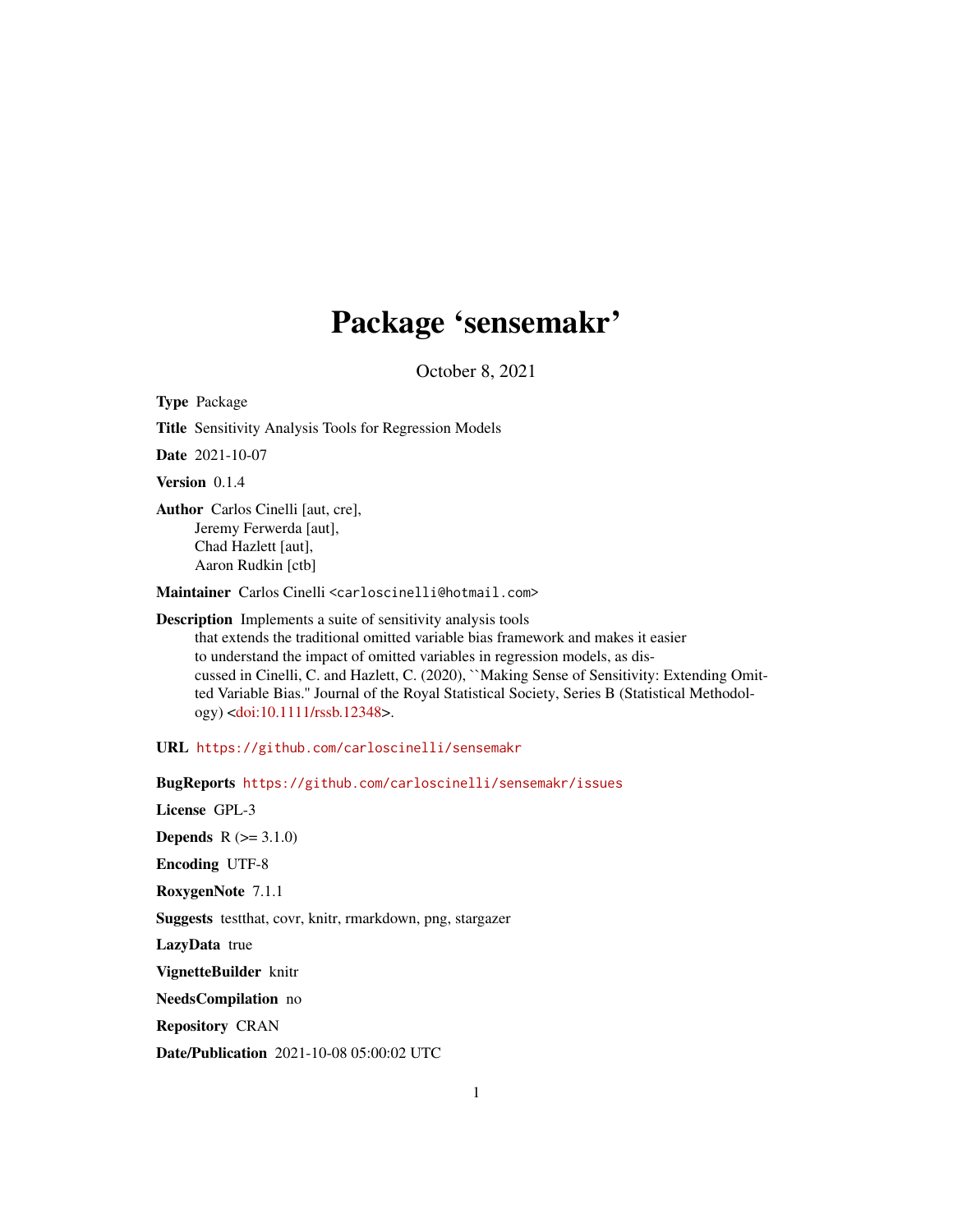# <span id="page-1-0"></span>R topics documented:

| Index | 37 |
|-------|----|

sensemakr-package *Sensemakr: extending omitted variable bias*

#### Description

The sensemakr package implements a suite of sensitivity analysis tools that makes it easier to understand the impact of omitted variables in linear regression models, as discussed in Cinelli and Hazlett (2020).

#### Details

The main function of the package is [sensemakr](#page-30-1), which computes the most common sensitivity analysis results. After running sensemakr you may directly use the plot and print methods in the returned object.

You may also use the other sensitivity functions of the package directly, such as the functions for sensitivity plots ([ovb\\_contour\\_plot](#page-17-1), [ovb\\_extreme\\_plot](#page-21-1)) the functions for computing biasadjusted estimates and t-values ([adjusted\\_estimate](#page-6-1), [adjusted\\_t](#page-6-2)), the functions for computing the robustness value and partial R2 ([robustness\\_value](#page-28-1), [partial\\_r2](#page-24-1)), or the functions for bounding the strength of unobserved confounders ([ovb\\_bounds](#page-13-1)), among others.

More information can be found on the help documentation, vignettes and related papers.

#### References

Cinelli, C. and Hazlett, C. (2020), "Making Sense of Sensitivity: Extending Omitted Variable Bias." Journal of the Royal Statistical Society, Series B (Statistical Methodology).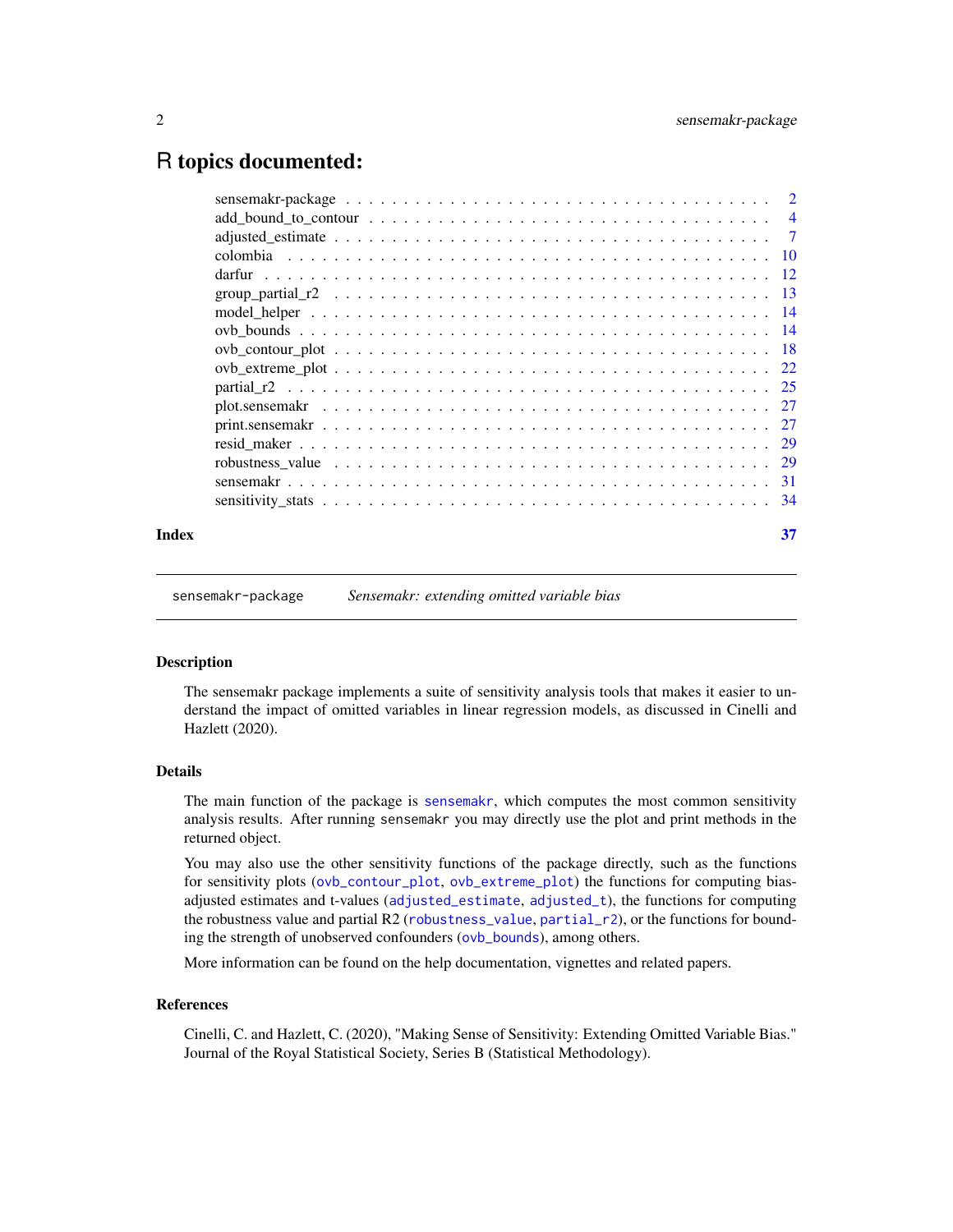# sensemakr-package 3

```
# loads dataset
data("darfur")
# runs regression model
model <- lm(peacefactor ~ directlyharmed + age + farmer_dar + herder_dar +
              pastvoted + hhsize_darfur + female + village, data = darfur)
# runs sensemakr for sensitivity analysis
sensitivity <- sensemakr(model, treatment = "directlyharmed",
                        benchmark_covariates = "female",
                        kd = 1:3)# short description of results
sensitivity
# long description of results
summary(sensitivity)
# plot bias contour of point estimate
plot(sensitivity)
# plot bias contour of t-value
plot(sensitivity, sensitivity.of = "t-value")
# plot extreme scenario
plot(sensitivity, type = "extreme")
# latex code for sensitivity table
ovb_minimal_reporting(sensitivity)
# data.frame with sensitivity statistics
sensitivity$sensitivity_stats
# data.frame with bounds on the strengh of confounders
sensitivity$bounds
### Using sensitivity functions directly ###
# robustness value of directly harmed q = 1 (reduce estimate to zero)
robustness_value(model, covariates = "directlyharmed")
# robustness value of directly harmed q = 1/2 (reduce estimate in half)
robustness_value(model, covariates = "directlyharmed", q = 1/2)
# robustness value of directly harmed q = 1/2, alpha = 0.05
robustness_value(model, covariates = "directlyharmed", q = 1/2, alpha = 0.05)
# partial R2 of directly harmed with peacefactor
partial_r2(model, covariates = "directlyharmed")
# partial R2 of female with peacefactor
```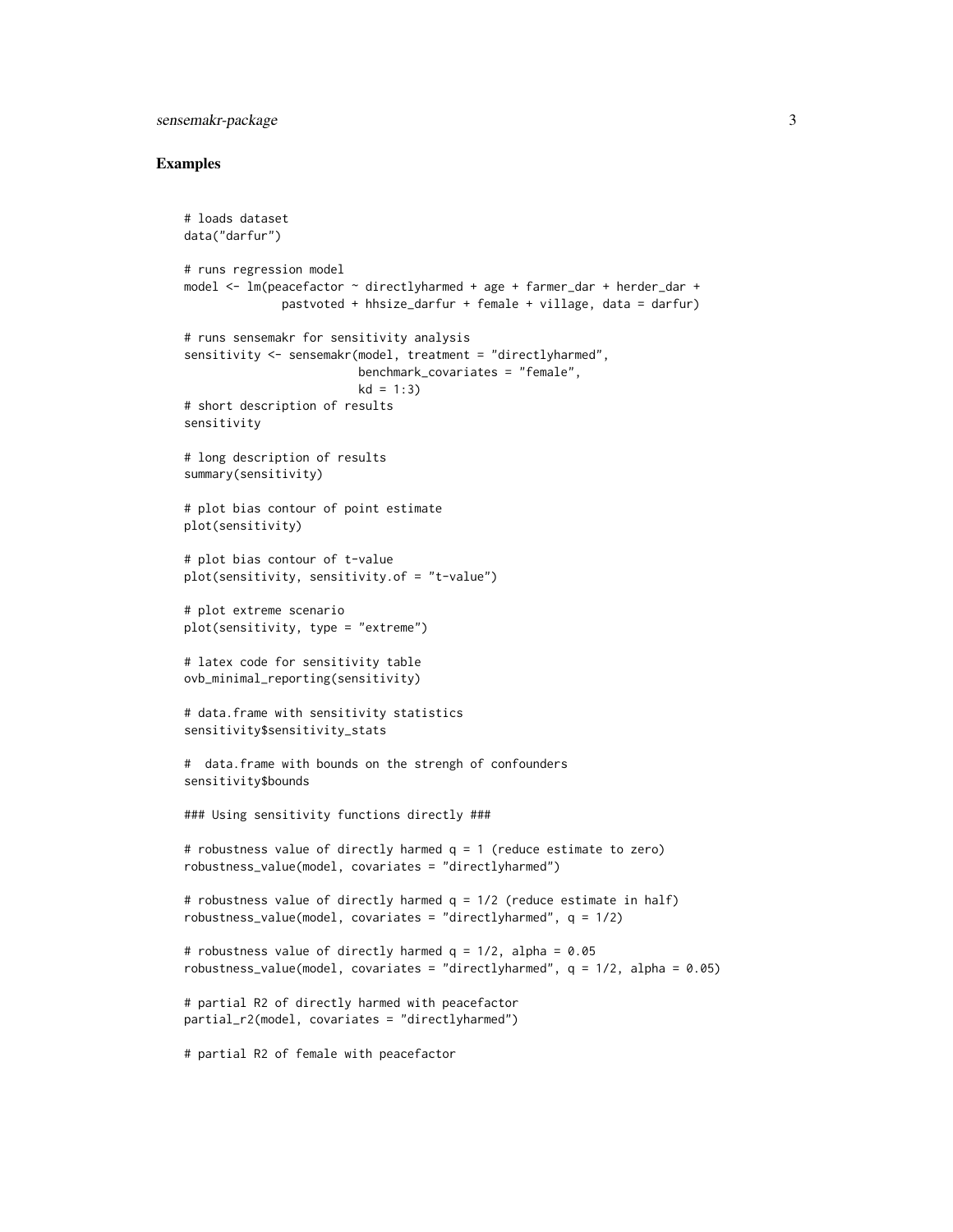```
partial_r2(model, covariates = "female")
# data.frame with sensitivity statistics
sensitivity_stats(model, treatment = "directlyharmed")
# bounds on the strength of confounders using female and age
ovb_bounds(model,
           treatment = "directlyharmed",
           benchmark_covariates = c("female", "age"),
           kd = 1:3)# adjusted estimate given hypothetical strength of confounder
adjusted_estimate(model, treatment = "directlyharmed", r2dz.x = 0.1, r2yz.dx = 0.1)
# adjusted t-value given hypothetical strength of confounder
adjusted_t(model, treatment = "directlyharmed", r2dz.x = 0.1, r2yz.dx = 0.1)
# bias contour plot directly from lm model
ovb_contour_plot(model,
                 treatment = "directlyharmed",
                 benchmark_covariates = "female",
                 kd = 1:3# extreme scenario plot directly from lm model
ovb_extreme_plot(model,
                 treatment = "directlyharmed",
                 benchmark_covariates = "female",
                 kd = 1:3, lim = 0.05
```
add\_bound\_to\_contour *Add bounds to contour plot of omitted variable bias*

#### Description

Convenience function to add bounds on a sensitivity contour plot created with [ovb\\_contour\\_plot](#page-17-1).

#### Usage

```
add_bound_to_contour(...)
## S3 method for class 'lm'
add_bound_to_contour(
 model,
 benchmark_covariates,
 kd = 1,
  kv = kd.
  bound_label = NULL,
  treatment = plot.env$treatment,
  reduce = plot.env$reduce,
```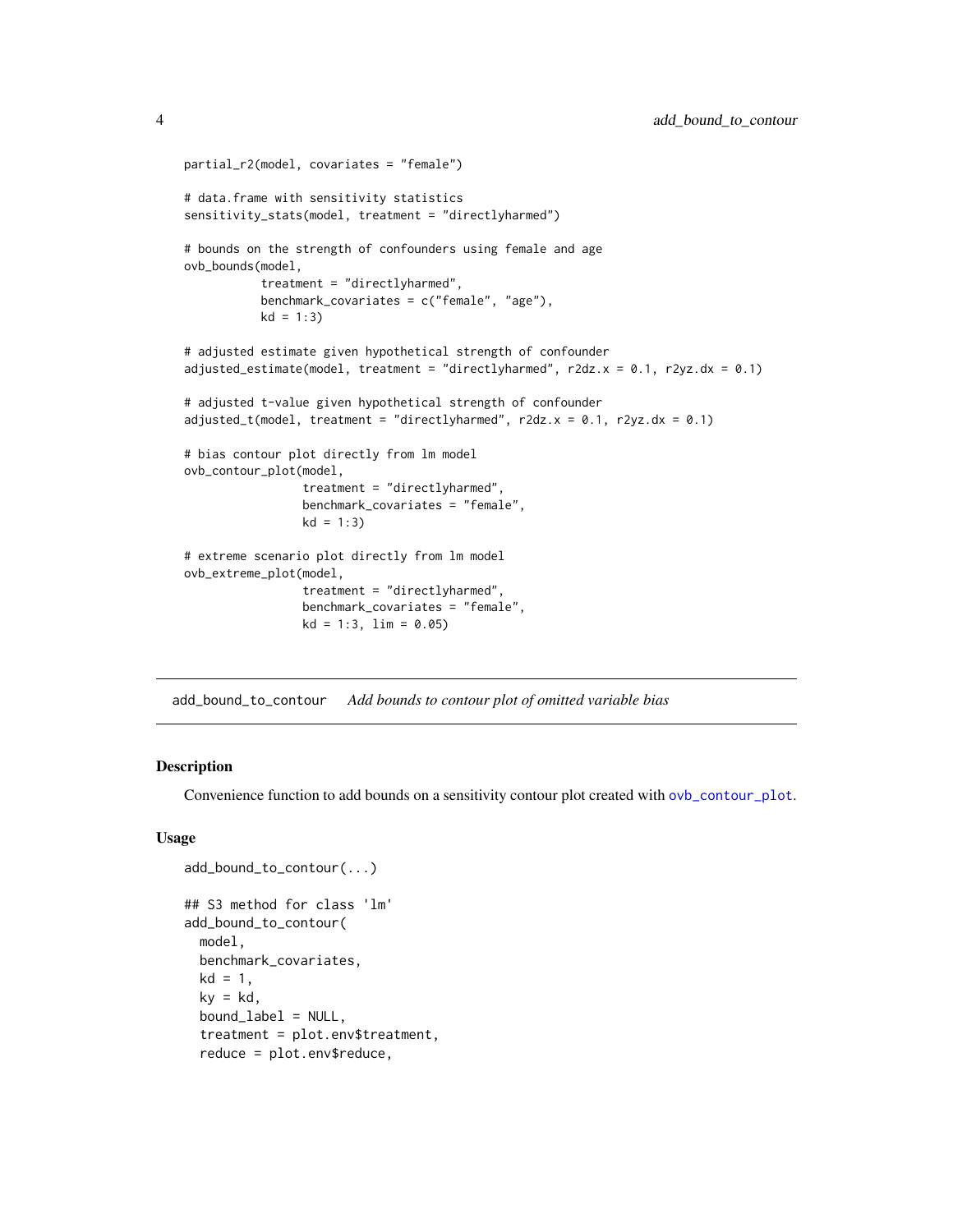```
sensitivity.of = plot.env$sensitivity.of,
  label.text = TRUE,
 cex.label.text = 0.7,
 label.bump.x = plot.env$lim * (1/15),
  label.bump.y = plot.env$lim.y *(1/15),
  round = 2,
  ...
\mathcal{L}## S3 method for class 'numeric'
add_bound_to_contour(
 r2dz.x,
 r2yz.dx,
 bound_value = NULL,
 bound_label = NULL,
  label.text = TRUE,cex.label.text = 0.7,font.label.text = 1,
 label.bump.x = plot.env$lim * (1/15),
  label.bump.y = plot.env$lim.y *(1/15),
  round = 2,
 point.pch = 23,
 point.col = "black",
 point.bg = "red",point.cex = 1,
 point.font = 1,
  ...
\mathcal{L}
```
#### Arguments

| arguments passed to other methods.<br>. |  |
|-----------------------------------------|--|
|-----------------------------------------|--|

```
model An lm object with the outcome regression.
```
benchmark\_covariates

|    | The user has two options: (i) character vector of the names of covariates that<br>will be used to bound the plausible strength of the unobserved confounders.<br>Each variable will be considered separately; (ii) a named list with character<br>vector names of covariates that will be used, as a group, to bound the plausible<br>strength of the unobserved confounders. The names of the list will be used for<br>the benchmark labels. Note: for factor variables with more than two levels, you<br>need to provide the name of each level as encoded in the 1m model (the columns<br>of model.matrix). |
|----|----------------------------------------------------------------------------------------------------------------------------------------------------------------------------------------------------------------------------------------------------------------------------------------------------------------------------------------------------------------------------------------------------------------------------------------------------------------------------------------------------------------------------------------------------------------------------------------------------------------|
| kd | numeric vector. Parameterizes how many times stronger the confounder is re-<br>lated to the treatment in comparison to the observed benchmark covariate. De-<br>fault value is 1 (confounder is as strong as benchmark covariate).                                                                                                                                                                                                                                                                                                                                                                             |
| ky | numeric vector. Parameterizes how many times stronger the confounder is re-<br>lated to the outcome in comparison to the observed benchmark covariate. De-<br>fault value is the same as kd.                                                                                                                                                                                                                                                                                                                                                                                                                   |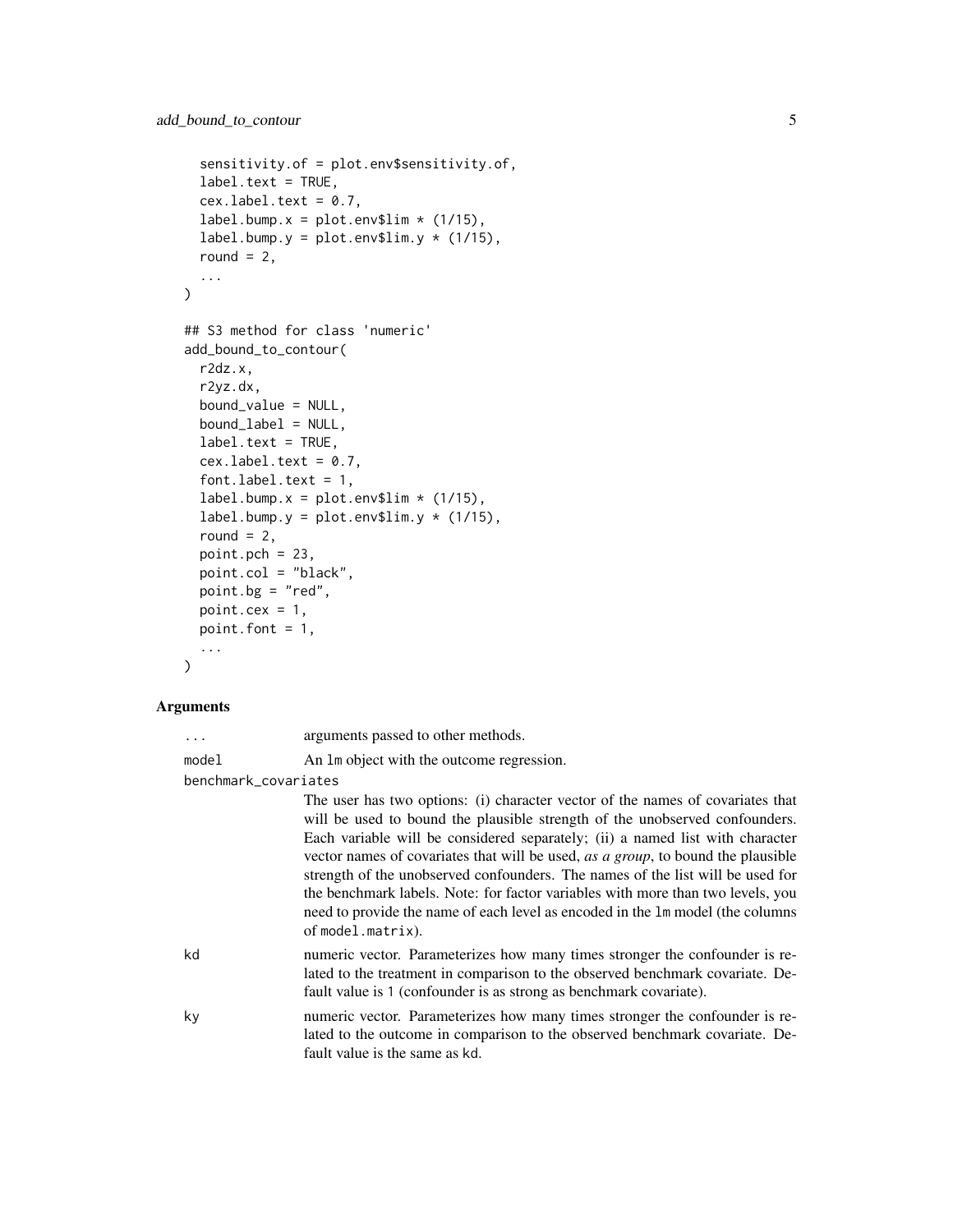<span id="page-5-0"></span>

| bound_label     | label to bounds provided manually in r2dz. x and r2yz.dx.                                                          |
|-----------------|--------------------------------------------------------------------------------------------------------------------|
| treatment       | A character vector with the name of the treatment variable of the model.                                           |
| reduce          | Should the bias adjustment reduce or increase the absolute value of the estimated<br>coefficient? Default is TRUE. |
| sensitivity.of  | should the contour plot show adjusted estimates ("estimate") or adjusted t-<br>values ("t-value")?                 |
| label.text      | should label texts be plotted? Default is TRUE.                                                                    |
|                 | cex.label.text size of the label text.                                                                             |
| label.bump.x    | bump on the x coordinate of label text.                                                                            |
| label.bump.y    | bump on the y coordinate of label text.                                                                            |
| round           | integer indicating the number of decimal places to be used for rounding.                                           |
| r2dz.x          | Hypothetical partial R2 of unobserved confounder Z with treatment D, given<br>covariates X.                        |
| r2yz.dx         | Hypothetical partial R2 of unobserved confounder Z with outcome Y, given co-<br>variates X and treatment D.        |
| bound_value     | value to be printed in label bound.                                                                                |
| font.label.text |                                                                                                                    |
|                 | font for the label text.                                                                                           |
| point.pch       | plotting character for points.                                                                                     |
| point.col       | color code or name for points.                                                                                     |
| point.bg        | backgrounf (fill) color for points.                                                                                |
| point.cex       | size of points.                                                                                                    |
| point.font      | font for points.                                                                                                   |

## Value

The function adds bounds in an existing contour plot and returns 'NULL'.

```
# runs regression model
model <- lm(peacefactor ~ directlyharmed + age + farmer_dar + herder_dar +
                        pastvoted + hhsize_darfur + female + village,
                        data = darfur)
# contour plot
ovb_contour_plot(model = model, treatment = "directlyharmed")
# add bound 3/1 times stronger than female
add_bound_to_contour(model = model,
                    benchmark_covariates = "female",
                    kd = 3, ky = 1)# add bound 50/2 times stronger than age
add_bound_to_contour(model = model,
```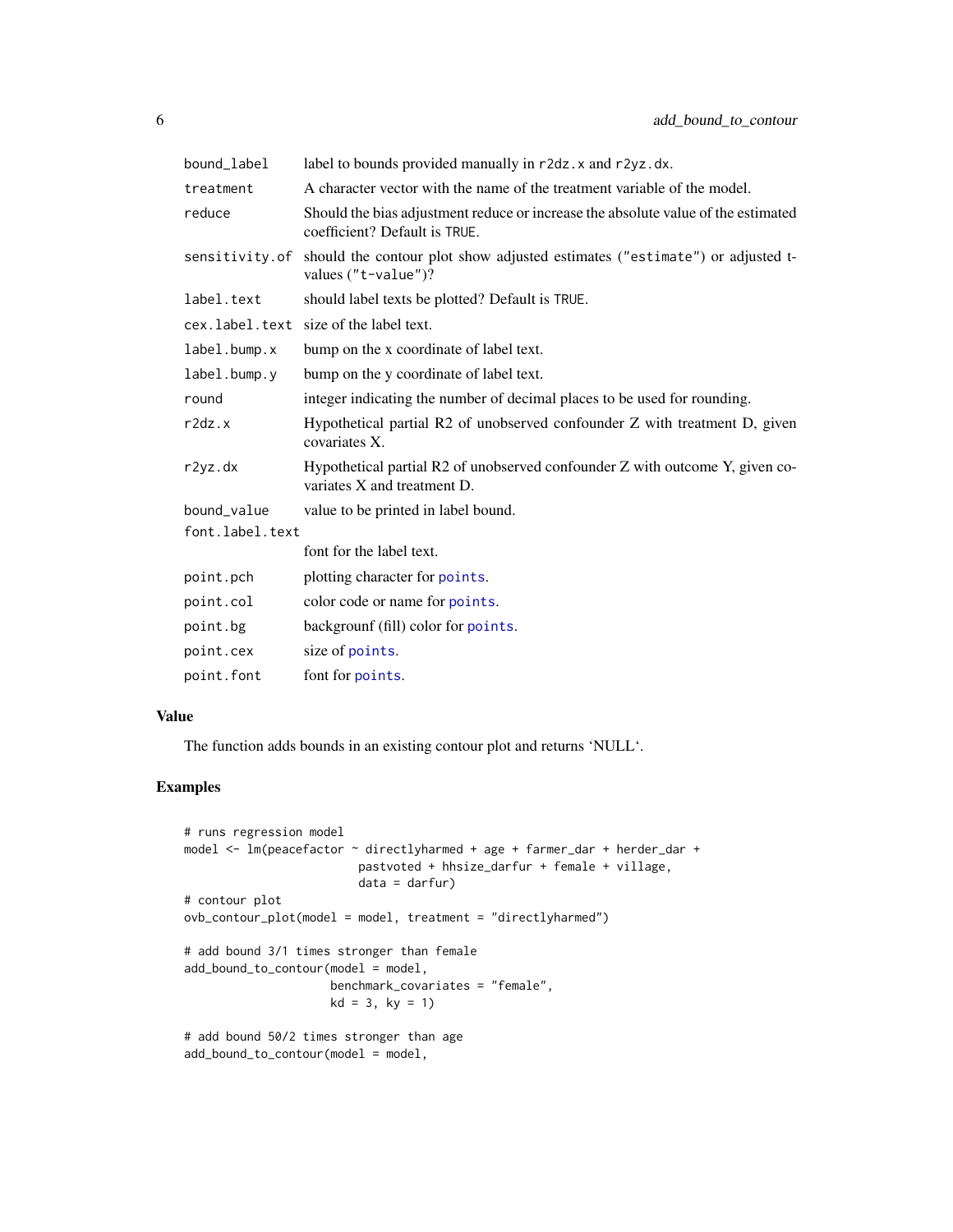```
benchmark_covariates = "age",
kd = 50, ky = 2)
```
<span id="page-6-1"></span><span id="page-6-0"></span>adjusted\_estimate *Bias-adjusted estimates, standard-errors and t-values*

#### <span id="page-6-2"></span>Description

These functions compute bias adjusted estimates (adjusted\_estimate), standard-errors (adjusted\_se) and t-values (adjusted\_t), given a hypothetical strength of the confounder in the partial R2 parameterization.

The functions work either with an [lm](#page-0-0) object, or directly passing in numerical inputs, such as the current coefficient estimate, standard error and degrees of freedom.

#### Usage

```
adjusted_estimate(...)
## S3 method for class 'lm'
adjusted_estimate(model, treatment, r2dz.x, r2yz.dx, reduce = TRUE, ...)
## S3 method for class 'numeric'
adjusted_estimate(estimate, se, dof, r2dz.x, r2yz.dx, reduce = TRUE, ...)
adjusted_se(...)
## S3 method for class 'numeric'
adjusted_se(se, dof, r2dz.x, r2yz.dx, ...)
## S3 method for class 'lm'
adjusted_se(model, treatment, r2dz.x, r2yz.dx, ...)
adjusted_t(...)
## S3 method for class 'lm'
adjusted_t(\text{model}, \text{treatment}, \text{r2dz.x}, \text{r2yz.dx}, \text{reduce} = \text{TRUE}, \text{h0} = 0, \ldots)## S3 method for class 'numeric'
adjusted_t(estimate, se, dof, r2dz.x, r2yz.dx, reduce = TRUE, h0 = 0, ...)adjusted_partial_r2(...)
## S3 method for class 'numeric'
adjusted_partial_r2(
  estimate,
  se,
```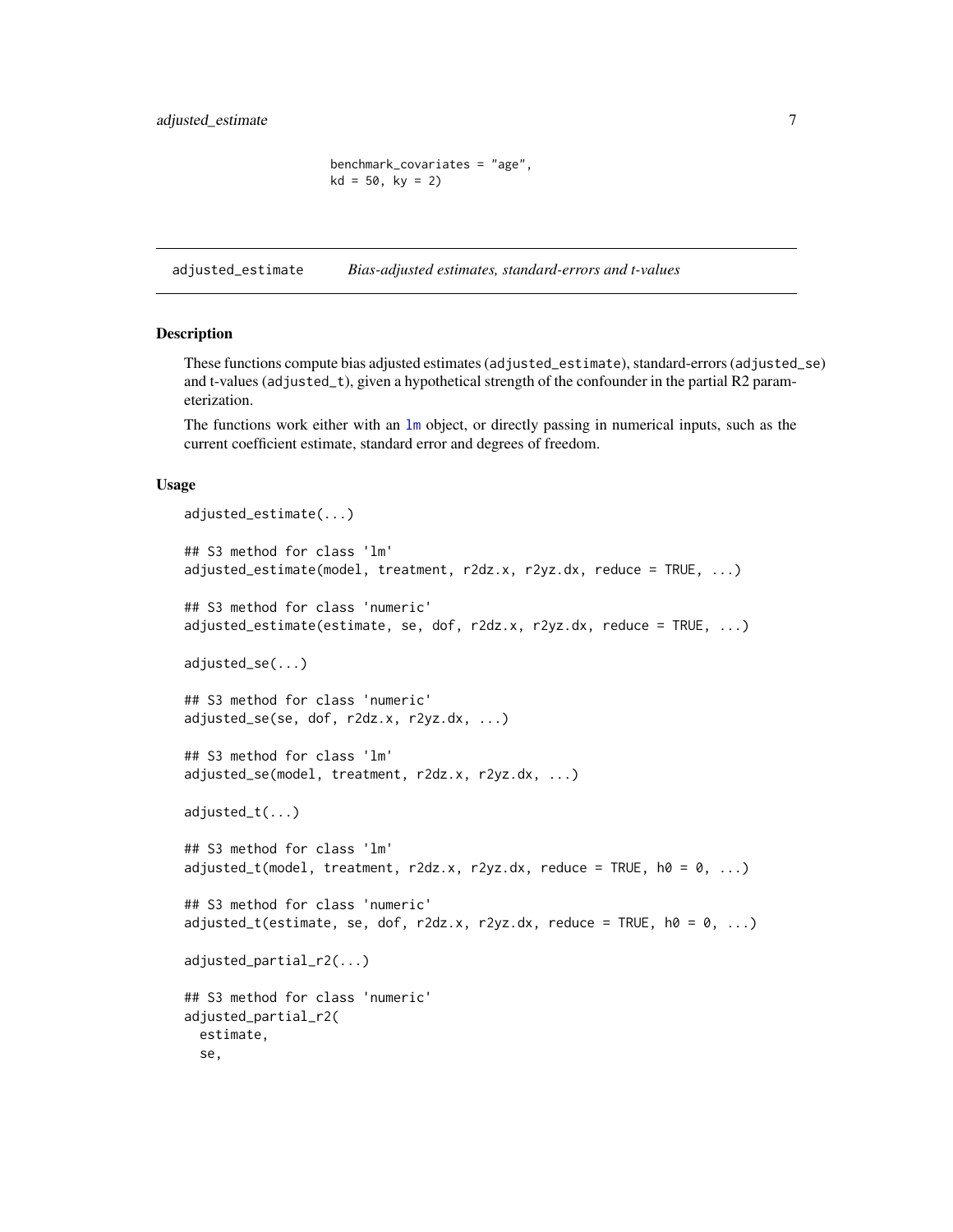```
dof,
 r2dz.x,
 r2yz.dx,
 reduce = TRUE,
 ho = 0,
  ...
\mathcal{L}## S3 method for class 'lm'
adjusted_partial_r2(
 model,
 treatment,
 r2dz.x,
 r2yz.dx,
 reduce = TRUE,
 ho = 0,
  ...
\mathcal{L}bias(...)
## S3 method for class 'numeric'
bias(se, dof, r2dz.x, r2yz.dx, ...)
## S3 method for class 'lm'
bias(model, treatment, r2dz.x, r2yz.dx, ...)
relative_bias(...)
## S3 method for class 'lm'
relative_bias(model, treatment, r2dz.x, r2yz.dx, ...)
## S3 method for class 'numeric'
relative_bias(estimate, se, dof, r2dz.x, r2yz.dx, ...)
rel_bias(r.est, est)
```
# Arguments

| $\cdot$ $\cdot$ $\cdot$ | Arguments passed to other methods. First argument should either be an 1m<br>model with the outcome regression or a numeric vector with the coefficient es-<br>timate. |
|-------------------------|-----------------------------------------------------------------------------------------------------------------------------------------------------------------------|
| model                   | An 1m object with the outcome regression.                                                                                                                             |
| treatment               | A character vector with the name of the treatment variable of the model.                                                                                              |
| r2dz.x                  | Hypothetical partial R2 of unobserved confounder Z with treatment D, given<br>covariates X.                                                                           |
| r2yz.dx                 | Hypothetical partial R2 of unobserved confounder Z with outcome Y, given co-<br>variates X and treatment D.                                                           |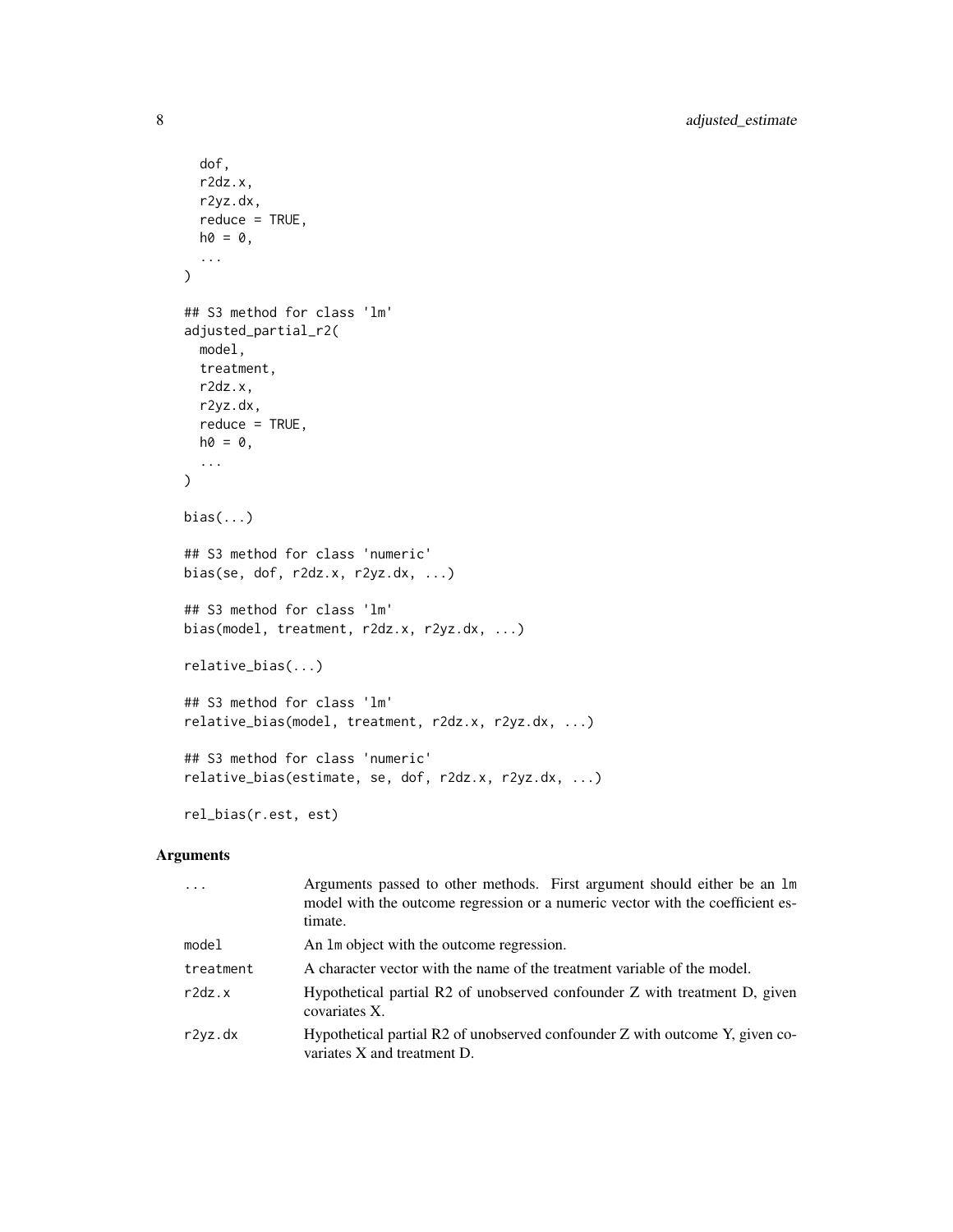# adjusted\_estimate 9

| reduce        | Should the bias adjustment reduce or increase the absolute value of the estimated<br>coefficient? Default is TRUE. |
|---------------|--------------------------------------------------------------------------------------------------------------------|
| estimate      | Coefficient estimate.                                                                                              |
| <sub>se</sub> | Standard error of the coefficient estimate.                                                                        |
| dof           | Residual degrees of freedom of the regression.                                                                     |
| h0            | Null hypothesis for computation of the t-value. Default is zero.                                                   |
| r.est         | restricted estimate. A numerical vector.                                                                           |
| est           | unrestricted estimate. A numerical vector.                                                                         |

# Value

Numeric vector with bias, adjusted estimate, standard error, or t-value.

#### References

Cinelli, C. and Hazlett, C. (2020), "Making Sense of Sensitivity: Extending Omitted Variable Bias." Journal of the Royal Statistical Society, Series B (Statistical Methodology).

```
# loads data
data("darfur")
# fits model
model \leq - lm(peacefactor \sim directly harmed + age +
                          farmer_dar + herder_dar +
                           pastvoted + hhsize_darfur +
                           female + village, data = darfur)
# computes adjusted estimate for confounder with r2dz.x = 0.05, r2yz.dx = 0.05
adjusted_estimate(model, treatment = "directlyharmed", r2dz.x = 0.05, r2yz.dx = 0.05)
# computes adjusted SE for confounder with r2dz.x = 0.05, r2yz.dx = 0.05
adjusted_se(model, treatment = "directlyharmed", r2dz.x = 0.05, r2yz.dx = 0.05)
# computes adjusted t-value for confounder with r2dz.x = 0.05, r2yz.dx = 0.05
adjusted_t(\text{model}, treatment = "directlyharmed", r2dz.x = 0.05, r2yz.dx = 0.05)# Alternatively, pass in numerical values directly.
adjusted_estimate(estimate = 0.09731582, se = 0.02325654,
                  dof = 783, r2dz.x = 0.05, r2yz.dx = 0.05)
adjusted_se(estimate = 0.09731582, se = 0.02325654,
            dof = 783, r2dz.x = 0.05, r2yz.dx = 0.05)
adjusted_t(estimate = 0.09731582, se = 0.02325654,
           dof = 783, r2dz.x = 0.05, r2yz.dx = 0.05)
```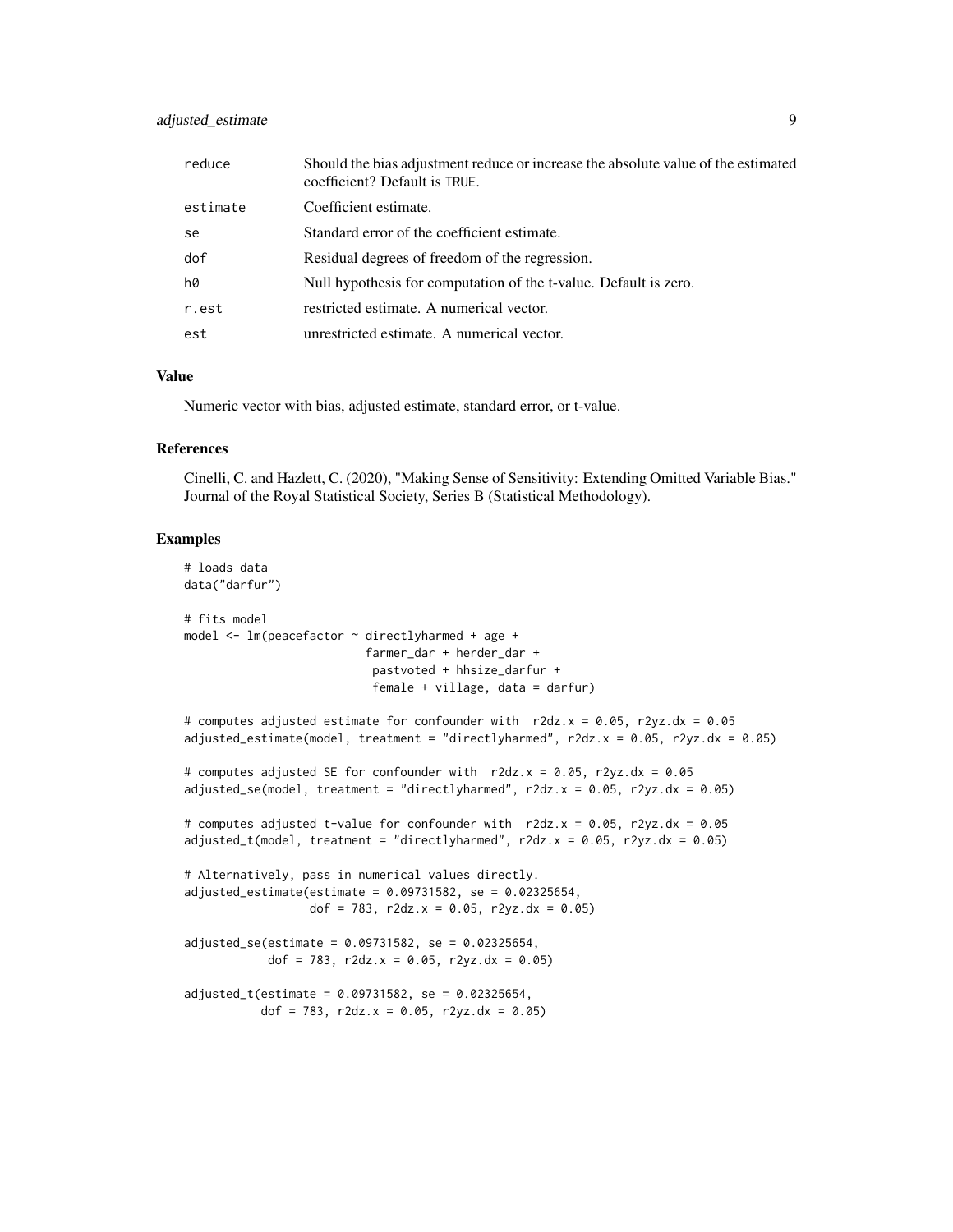<span id="page-9-0"></span>

### **Description**

Data on support for the 2016 referendum for peace with the FARC in Colombia, as discussed in Hazlett and Parente (2020). The main "treatment" variables are santos2014, which indicates the share of town population voting in support of Santos in the 2014 Presidential election, and fat\_2011to2015\_gtd, which indicates the number of fatalities due to FARC violence between 2011 and 2015, again at the town level. The main outcome of interest is yes\_vote, the proportion (0-100) at the town-level voting in support of the peace referendum. The question of interest in Hazlett and Parente (2020) is what can be said about the causal effect of either violence (fatalities) or of political affiliation with Santos, recognizing that analyses of either cannot likely rule out all confounding.

#### Usage

colombia

# Format

A data frame with 1123 rows and 16 columns.

department Name for the provincial level unit, called departments or departamentos, of which there are 32 in the country.

dept\_code Short code for the department

town Name for the town, which is the smallest electoral unit available and is the unit of analysis.

town code Code for the town.

total\_eligible Total eligible voters in the town

yes\_vote Proportion (out of 100) voting in favor of the peace deal.

santos10 Proportion (out of 100) voting for Santos in 2010 presidential election.

santos14 Proportion (out of 100) voting for Santos in the 2014 presidential election.

gdppc The town-level GDP per capita.

pop13 Town-level population in 2013.

elev Town's mean elevation.

- fat all Sum of all known fatalities due to FARC violence in the town (from Global Terrorism Database, GTD).
- fat\_2001to2005\_gtd Sum of fatalities due to FARC in the town in 2001 to 2005 (from GTD).
- fat\_2006to2010\_gtd Sum of fatalities due to FARC in the town in 2006 to 2010 (from GTD).
- fat\_2011to2015\_gtd Sum of fatalities due to FARC in the town in 2011 to 2015 (from GTD).
- fat\_2010to2013 Sum of fatalities due to FARC in the town in 2010 to 2013 (from GTD).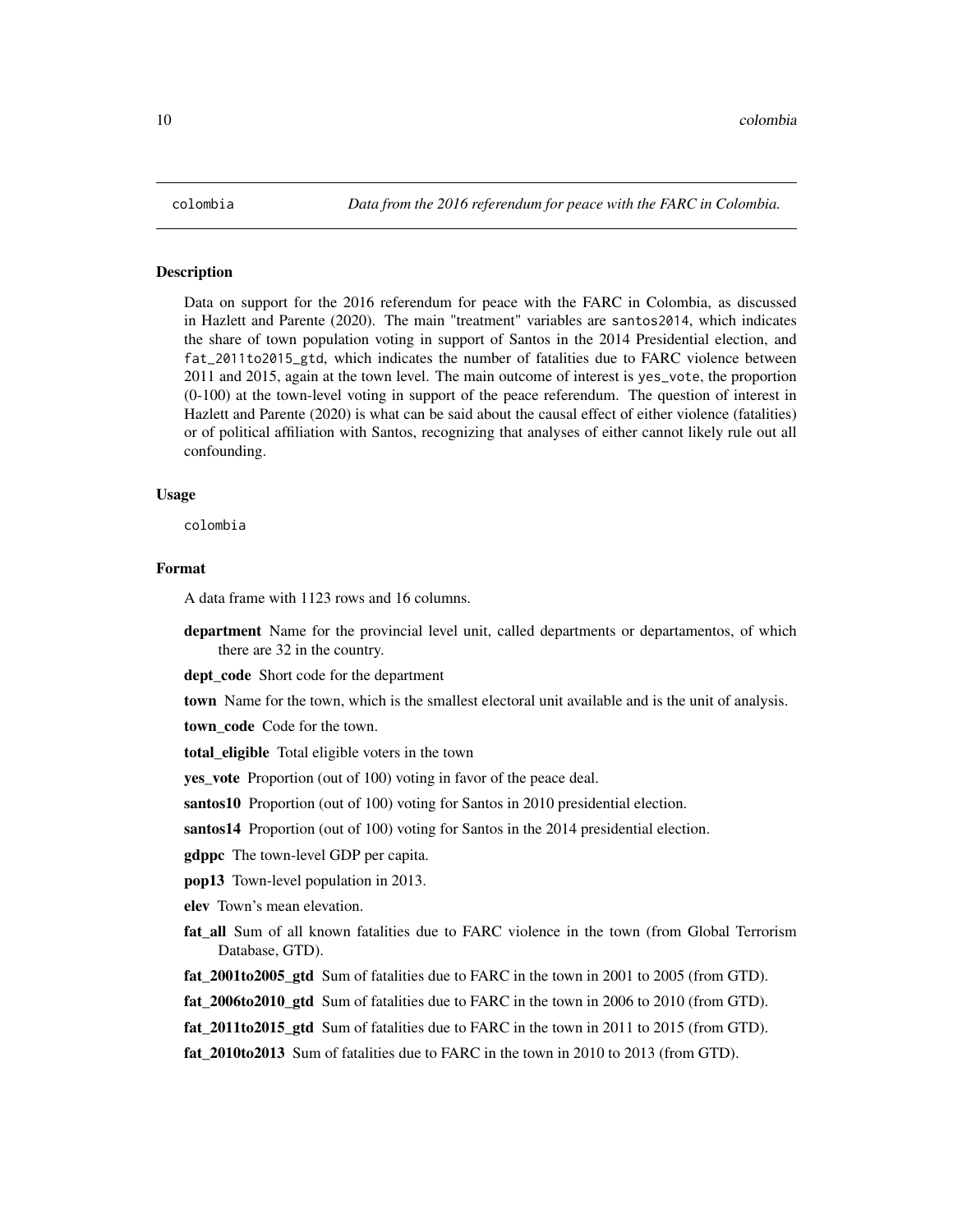#### colombia 11

#### References

Hazlett, C., and Parente, F. (2020). "Who supports peace with the FARC? A sensitivity-based approach under imperfect identification"

```
# loads data
data(colombia)
#-----------------------------------------------------
# Violence Models
#-----------------------------------------------------
### Model 1 (bivariate)
model1 <- lm(yes_vote ~ fat_2001to2005_gtd, data = colombia)
### Model 2 (more controls, and lagged violence.)
model2 <- lm(yes_vote ~ fat_2001to2005_gtd + fat_2006to2010_gtd +
               fat_2011to2015_gtd + total_eligible + santos10 + gdppc ,
             data = colombia)
### Sensitivity analysis - Model 2, for effect of most recent violence.
sense.model2 <- sensemakr(model2,
                          treatment = "fat_2011to2015_gtd",
                          benchmark = "santos10",
                          kd = 1### contour plot point estimate
plot(sense.model2)
### contour plot t-value
plot(sense.model2, sensitivity.of = "t-value")
#---------------------------------------------
# Political Affiliation Model
#---------------------------------------------
### Model 3: santos2014 as measure of political support for Santos, with control variables.
model3 \leq - lm(yes_vote \sim santos14 + fat_2010to2013 + elev + gdppc + pop13,
              data = colombia)
### Sensitivity analysis - Model 3
sense.model3 <- sensemakr(model3, treatment = "santos14",
                          benchmark = c("gdppc","elev"),
                          kd = 3)summary(sense.model3)
### contour plot point estimate
plot(sense.model3, lim = .9)
### contour plot t-value
plot(sense.model3, sensitivity.of = "t-value", lim = 0.9)
```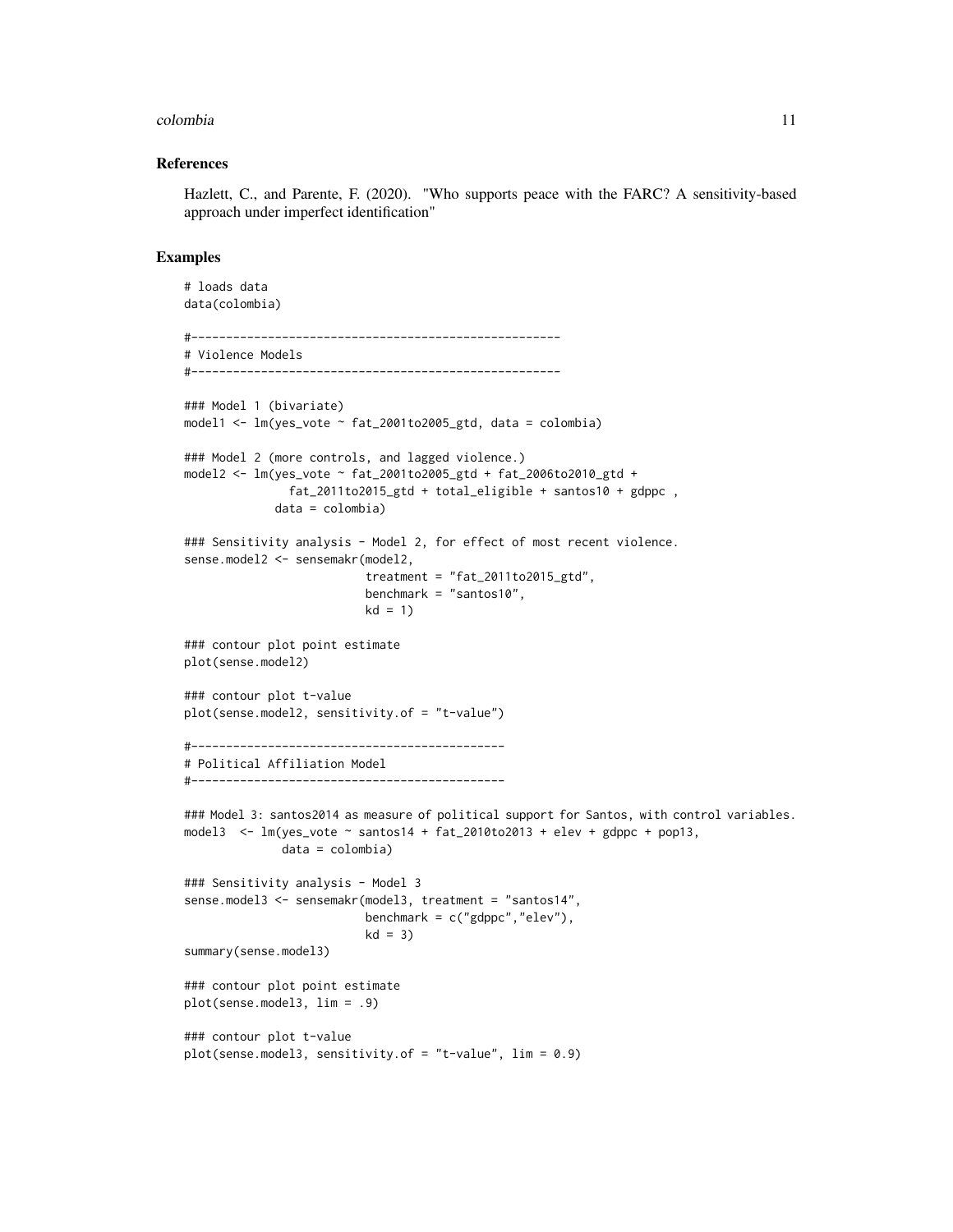<span id="page-11-0"></span>

#### **Description**

Data on attitudes of Darfurian refugees in eastern Chad. The main "treatment" variable is directlyharmed, which indicates that the individual was physically injured during attacks on villages in Darfur, largely between 2003 and 2004. The main outcome of interest is peacefactor, a measure of propeace attitudes.

Key covariates include herder\_dar (whether they were a herder in Darfur), farmer\_dar (whether they were a farmer in Darfur), age, female (indicator for female), and past\_voted (whether they report having voted in an earlier election, prior to the conflict).

#### Usage

darfur

#### Format

A data frame with 1276 rows and 14 columns.

wouldvote If elections were held in Darfur in the future, would you vote? (0/1)

- peacefactor A measure of pro-peace attitudes, from a factor analysis of several questions. Rescaled such that 0 is minimally pro-peace and 1 is maximally pro-peace.
- peace\_formerenemies Would you be willing to make peace with your former enemies? (0/1)
- peace\_jjindiv Would you be willing to make peace with Janjweed individuals who carried out violence? (0/1)
- **peace** jitribes Would you be willing to make peace with the tribes that were part of the Janjaweed? (0/1)
- gos\_soldier\_execute Should Government of Sudan soldiers who perpetrated attacks on civilians be executed? (0/1)
- directlyharmed A binary variable indicating whether the respondent was personally physically injured during attacks on villages in Darfur largely between 2003-2004. 529 respondents report being personally injured, while 747 do not report being injured.
- age Age of respondent in whole integer years. Ages in the data range from 18 to 100.
- farmer\_dar The respondent was a farmer in Darfur (0/1). 1,051 respondents were farmers, 225 were not.
- herder\_dar The respondent was a herder in Darfur (0/1). 190 respondents were farmers, 1,086 were not.
- pastvoted The respondent reported having voted in a previous election before the conflict (0/1). 821 respondents reported having voted in a previous election, 455 reported not having voted in a previous election.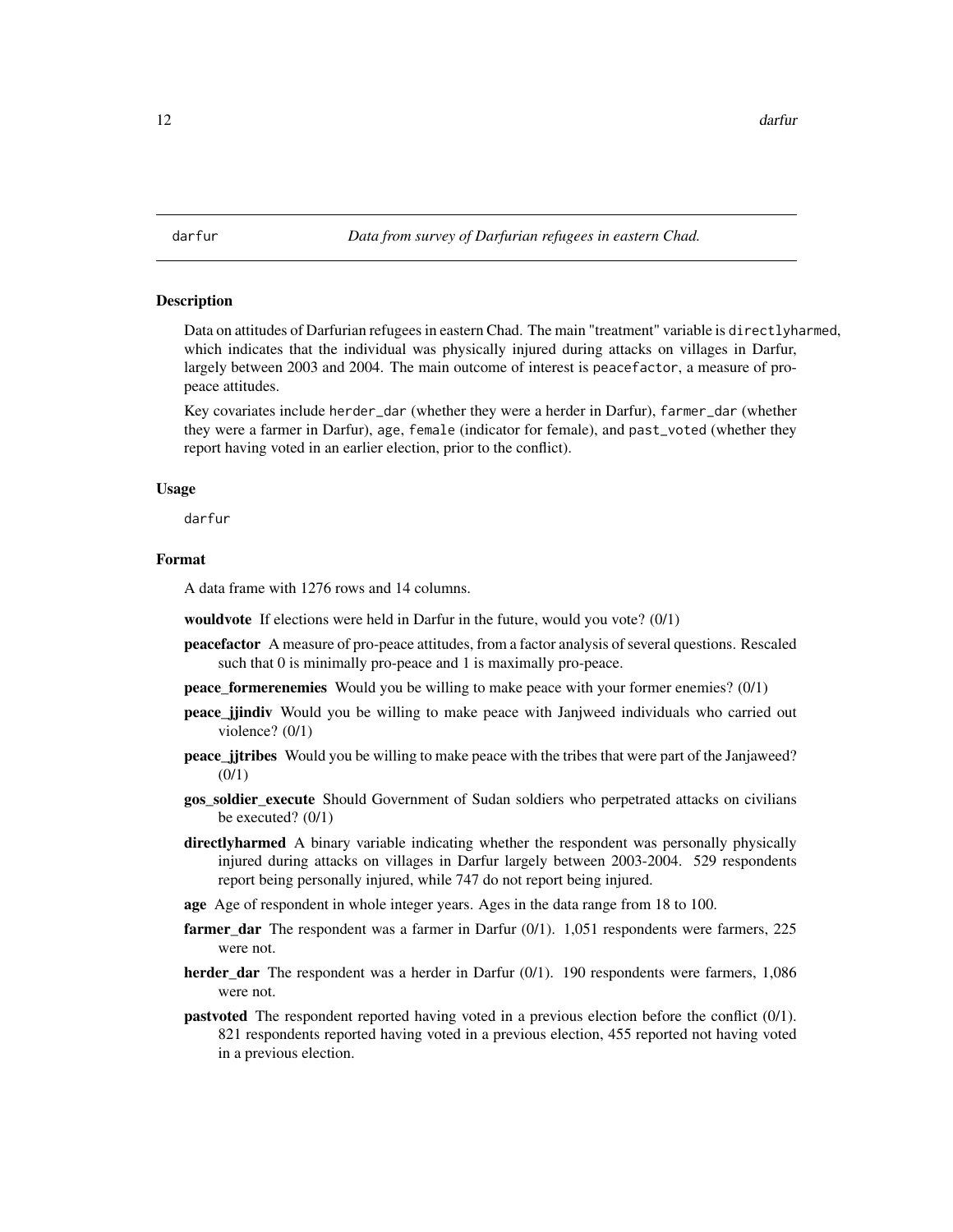<span id="page-12-0"></span>hhsize\_darfur Household size while in Darfur.

- village Factor variable indicating village of respondent. 486 unique villages are accounted for in the data.
- female The respondent identifies as female (0/1). 582 respondents are female-identified, 694 are not.

# References

Cinelli, C. and Hazlett, C. (2020), "Making Sense of Sensitivity: Extending Omitted Variable Bias." Journal of the Royal Statistical Society, Series B (Statistical Methodology).

Hazlett, Chad. (2019) "Angry or Weary? How Violence Impacts Attitudes toward Peace among Darfurian Refugees." Journal of Conflict Resolution: 0022002719879217.

<span id="page-12-1"></span>group\_partial\_r2 *Partial R2 of groups of covariates in a linear regression model*

# Description

This function computes the partial R2 of a group of covariates in a linear regression model.

#### Usage

```
group_partial_r2(...)
## S3 method for class 'lm'
group_partial_r2(model, covariates, ...)
## S3 method for class 'numeric'
group_partial_r2(F.stats, p, dof, ...)
```
#### Arguments

| $\cdot$ $\cdot$ $\cdot$ | arguments passed to other methods. First argument should either be an 1m object<br>with the regression model or a numeric vector with the F-statistics for the group<br>of covariates. |
|-------------------------|----------------------------------------------------------------------------------------------------------------------------------------------------------------------------------------|
| model                   | an 1m object with the regression model                                                                                                                                                 |
| covariates              | model covariates for which their grouped partial R2 will be computed.                                                                                                                  |
| F.stats                 | F-statistics for the group of covariates.                                                                                                                                              |
| p                       | number of parameters in the model.                                                                                                                                                     |
| dof                     | residual degrees of freedom of the model.                                                                                                                                              |

#### Value

A numeric vector with the computed partial R2.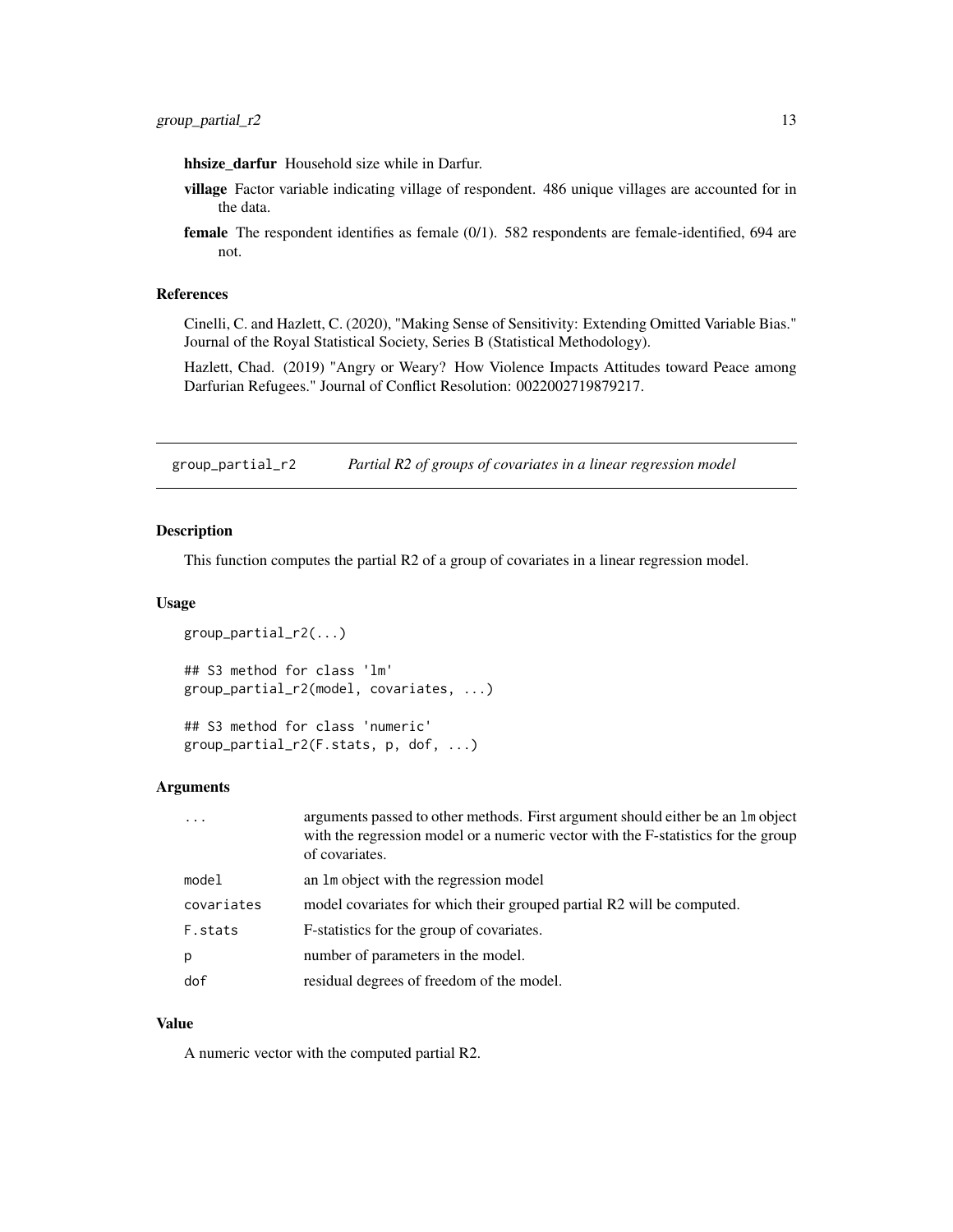#### Examples

```
data("darfur")
model <- lm(peacefactor ~ directlyharmed + age + farmer_dar + herder_dar +
             pastvoted + hhsize_darfur + female + village, data = darfur)
group_partial_r2(model, covariates = c("female", "pastvoted"))
```
model\_helper *Helper function for extracting model statistics*

# Description

This is an internal function used for extracting the necessary statistics from the models.

#### Usage

```
model_helper(model, covariates = NULL, ...)
```
#### Arguments

| model      | model to extract statistics from                          |
|------------|-----------------------------------------------------------|
| covariates | model covariates from which statistics will be extracted. |
| $\cdots$   | arguments passed to other methods.                        |

<span id="page-13-1"></span>

| ovb bounds | Bounds on the strength of unobserved confounders using observed co- |
|------------|---------------------------------------------------------------------|
|            | variates                                                            |

#### Description

Bounds on the strength of unobserved confounders using observed covariates, as in Cinelli and Hazlett (2020). The main generic function is ovb\_bounds, which can compute both the bounds on the strength of confounding as well as the adjusted estimates, standard errors, t-values and confidence intervals.

Other functions that compute only the bounds on the strength of confounding are also provided. These functions may be useful when computing benchmarks for using only summary statistics from papers you see in print.

<span id="page-13-0"></span>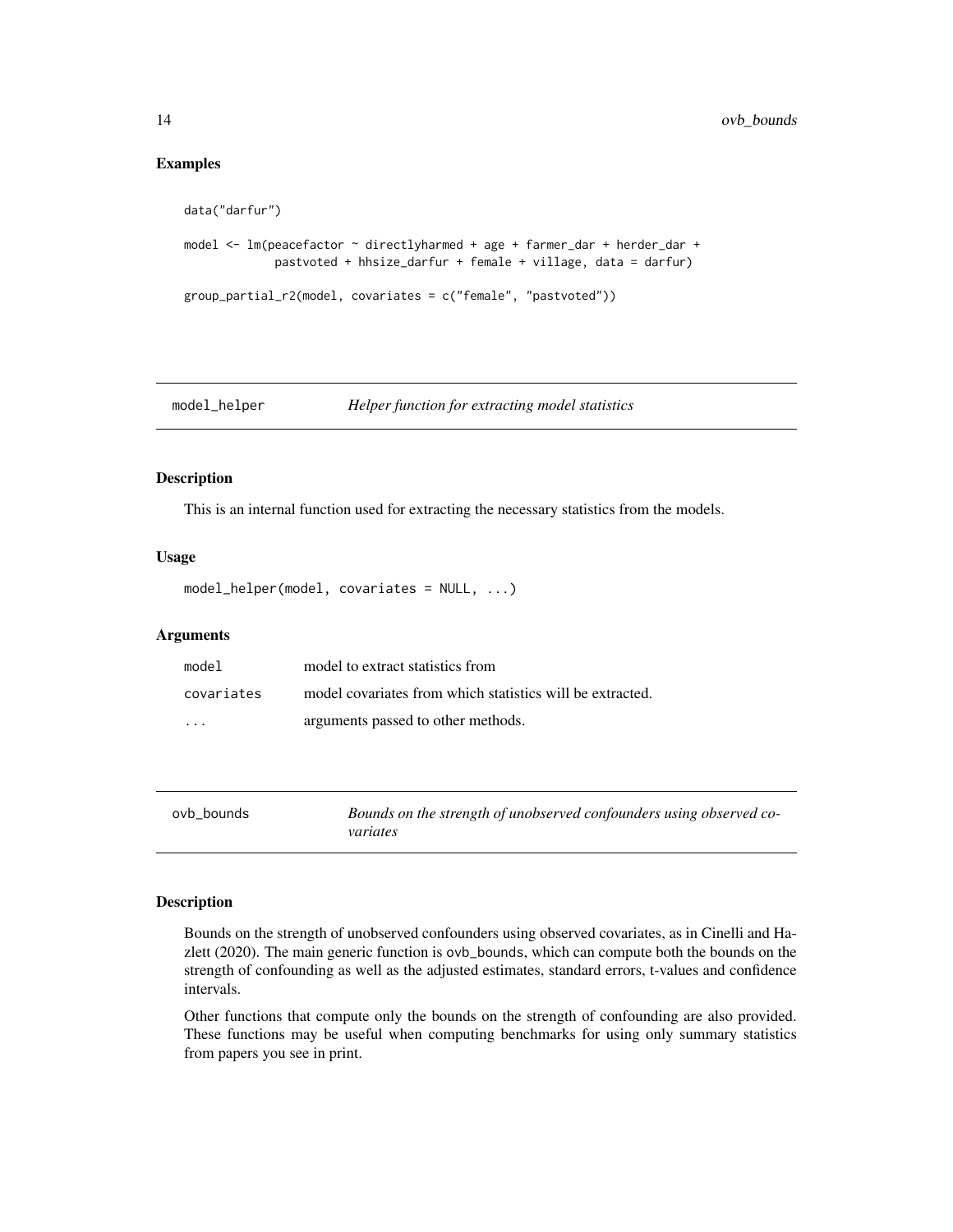# <span id="page-14-0"></span>ovb\_bounds 15

#### Usage

```
ovb_bounds(...)
## S3 method for class 'lm'
ovb_bounds(
  model,
  treatment,
  benchmark_covariates = NULL,
  kd = 1,
  ky = kd,
  reduce = TRUE,
  bound = c("partial r2", "partial r2 no D", "total r2"),adjusted_estimates = TRUE,
  alpha = 0.05,
 ho = 0,
  ...
)
ovb_partial_r2_bound(...)
## S3 method for class 'numeric'
ovb_partial_r2_bound(
  r2dxj.x,
  r2yxj.dx,
 kd = 1,
 ky = kd,
 bound_label = "manual",
  ...
\mathcal{L}## S3 method for class 'lm'
ovb_partial_r2_bound(
  model,
  treatment,
  benchmark_covariates = NULL,
  kd = 1,
  ky = kd,
  adjusted_estimates = TRUE,
  alpha = 0.05,
  ...
)
```
# Arguments

... arguments passed to other methods. First argument should either be (i) an [lm](#page-0-0) model with the outcome regression (argument model); (ii) a [formula](#page-0-0) describing the model along with the data. frame containing the variables of the model (arguments formula and data); or, (iii) the numerical estimated value of the coef-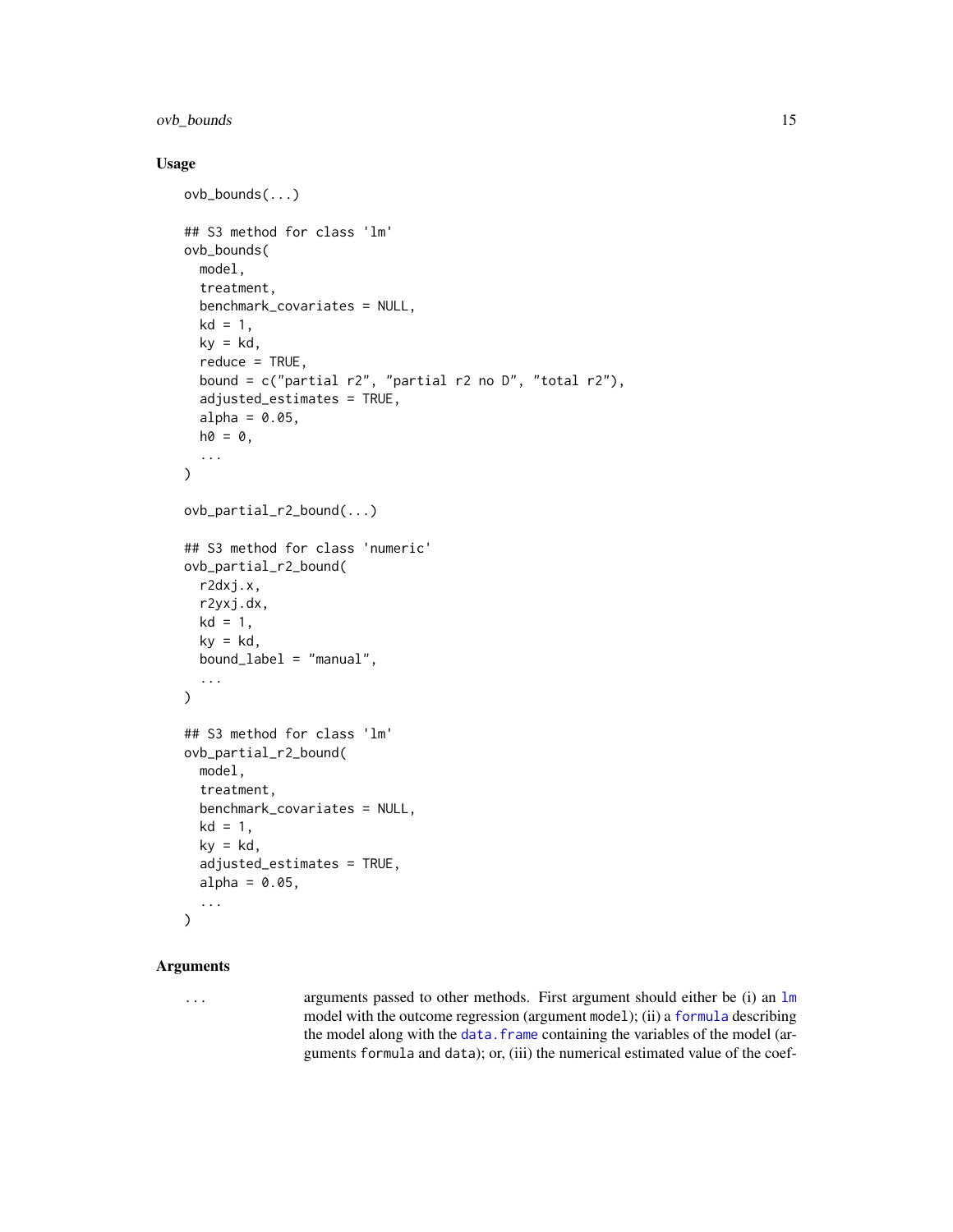<span id="page-15-0"></span>

|                                   | ficient, along with the numeric values of standard errors and degrees of freedom<br>(arguments estimate, se and df).                                                                                                                                                                                                                                                                                                                                                                                                                                                                                           |
|-----------------------------------|----------------------------------------------------------------------------------------------------------------------------------------------------------------------------------------------------------------------------------------------------------------------------------------------------------------------------------------------------------------------------------------------------------------------------------------------------------------------------------------------------------------------------------------------------------------------------------------------------------------|
| model                             | An 1m object with the outcome regression.                                                                                                                                                                                                                                                                                                                                                                                                                                                                                                                                                                      |
| treatment<br>benchmark_covariates | A character vector with the name of the treatment variable of the model.                                                                                                                                                                                                                                                                                                                                                                                                                                                                                                                                       |
|                                   | The user has two options: (i) character vector of the names of covariates that<br>will be used to bound the plausible strength of the unobserved confounders.<br>Each variable will be considered separately; (ii) a named list with character<br>vector names of covariates that will be used, as a group, to bound the plausible<br>strength of the unobserved confounders. The names of the list will be used for<br>the benchmark labels. Note: for factor variables with more than two levels, you<br>need to provide the name of each level as encoded in the 1m model (the columns<br>of model.matrix). |
| kd                                | numeric vector. Parameterizes how many times stronger the confounder is re-<br>lated to the treatment in comparison to the observed benchmark covariate. De-<br>fault value is 1 (confounder is as strong as benchmark covariate).                                                                                                                                                                                                                                                                                                                                                                             |
| ky                                | numeric vector. Parameterizes how many times stronger the confounder is re-<br>lated to the outcome in comparison to the observed benchmark covariate. De-<br>fault value is the same as kd.                                                                                                                                                                                                                                                                                                                                                                                                                   |
| reduce                            | Should the bias adjustment reduce or increase the absolute value of the estimated<br>coefficient? Default is TRUE.                                                                                                                                                                                                                                                                                                                                                                                                                                                                                             |
| bound<br>adjusted_estimates       | type of bounding procedure. Currently only "partial r2" is implemented.                                                                                                                                                                                                                                                                                                                                                                                                                                                                                                                                        |
|                                   | should the bounder also compute the adjusted estimates? Default is TRUE.                                                                                                                                                                                                                                                                                                                                                                                                                                                                                                                                       |
| alpha                             | significance level for computing the adjusted confidence intervals. Default is<br>0.05.                                                                                                                                                                                                                                                                                                                                                                                                                                                                                                                        |
| h0                                | Null hypothesis for computation of the t-value. Default is zero.                                                                                                                                                                                                                                                                                                                                                                                                                                                                                                                                               |
| r2dxj.x                           | partial R2 of covariate Xj with the treatment D (after partialling out the effect of<br>the remaining covariates X, excluding Xj).                                                                                                                                                                                                                                                                                                                                                                                                                                                                             |
| r2yxj.dx                          | partial R2 of covariate $X_j$ with the outcome Y (after partialling out the effect of<br>the remaining covariates X, excluding Xj).                                                                                                                                                                                                                                                                                                                                                                                                                                                                            |
| bound label                       | label to bounds provided manually in r2dz. x and r2yz.dx.                                                                                                                                                                                                                                                                                                                                                                                                                                                                                                                                                      |

# Details

Currently it implements only the bounds based on partial R2. Other bounds will be implemented soon.

#### Value

The function ovb\_bounds returns a data. frame with the bounds on the strength of the unobserved confounder as well with the adjusted point estimates, standard errors and t-values (optional, controlled by argument adjusted\_estimates = TRUE).

The function 'ovb\_partial\_r2\_bound()' returns only [data.frame](#page-0-0) with the bounds on the strength of the unobserved confounder. Adjusted estimates, standard errors and t-values (among other quantities) need to be computed manually by the user using those bounds with the functions [adjusted\\_estimate](#page-6-1), [adjusted\\_se](#page-6-2) and [adjusted\\_t](#page-6-2).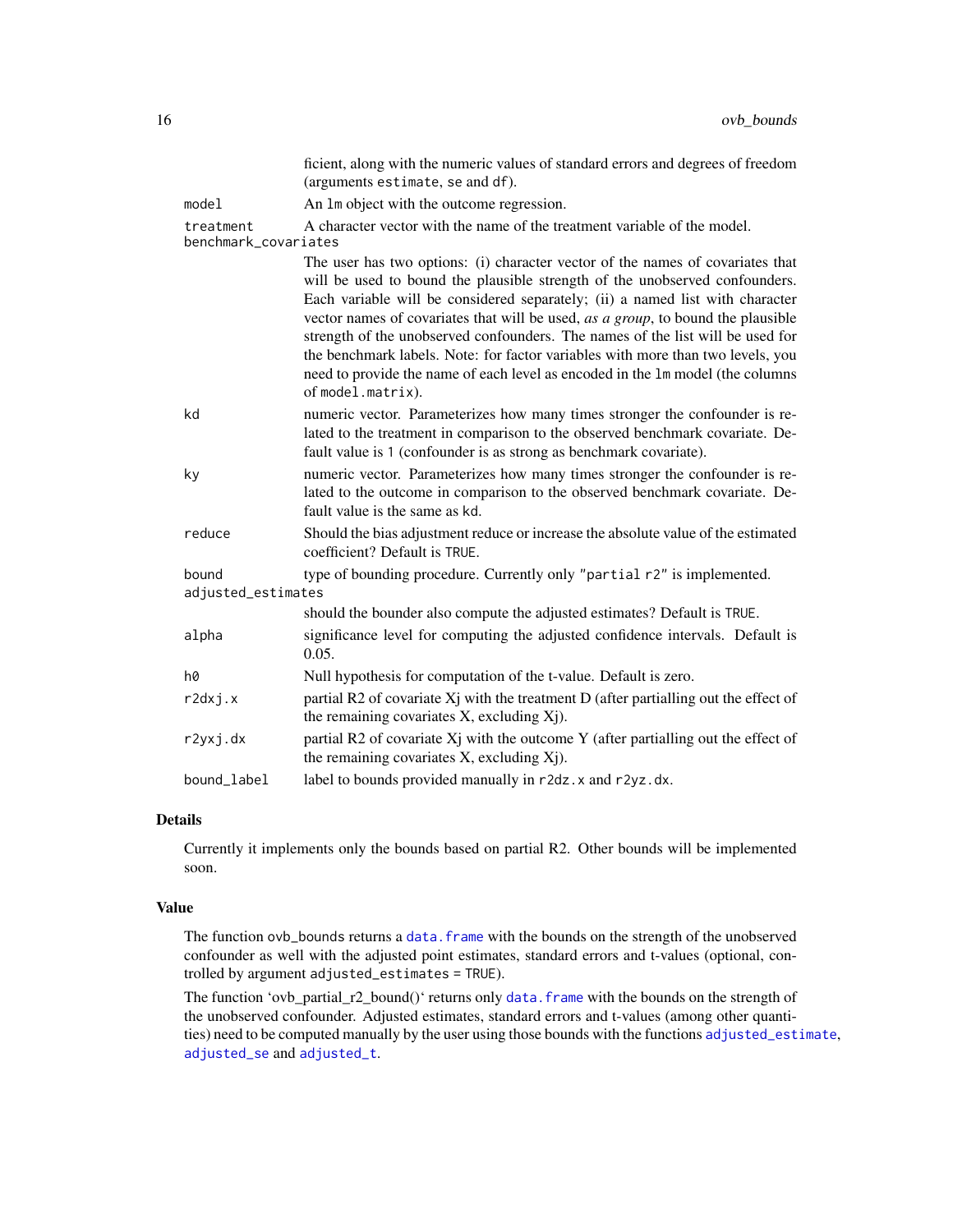#### ovb\_bounds 17

#### References

Cinelli, C. and Hazlett, C. (2020), "Making Sense of Sensitivity: Extending Omitted Variable Bias." Journal of the Royal Statistical Society, Series B (Statistical Methodology).

Cinelli, C. and Hazlett, C. (2020), "Making Sense of Sensitivity: Extending Omitted Variable Bias." Journal of the Royal Statistical Society, Series B (Statistical Methodology).

```
# runs regression model
model <- lm(peacefactor ~ directlyharmed + age + farmer_dar + herder_dar +
             pastvoted + hhsize_darfur + female + village, data = darfur)
# bounds on the strength of confounders 1, 2, or 3 times as strong as female
# and 1,2, or 3 times as strong as pastvoted
ovb_bounds(model, treatment = "directlyharmed",
          benchmark_covariates = c("female", "pastvoted"),
          kd = 1:3)#########################################################
## Let's construct bounds from summary statistics only ##
#########################################################
# Suppose you didn't have access to the data, but only to
# the treatment and outcome regression tables.
# You can still compute the bounds.
# Use the t statistic of female in the outcome regression
# to compute the partial R2 of female with the outcome.
r2yxj.dx \leq partial_r2(t_statistic = -9.789, dof = 783)# Use the t-value of female in the *treatment* regression
# to compute the partial R2 of female with the treatment
r2dxj.x <- partial_r2(t_statistic = -2.680, dof = 783)
# Compute manually bounds on the strength of confounders 1, 2, or 3
# times as strong as female
bounds \leq ovb_partial_r2_bound(r2dxj.x = r2dxj.x,
                              r2yxj.dx = r2yxj.dx,
                              kd = 1:3,
                              ky = 1:3,
                              bound_label = past(1:3, "x", "female"))# Compute manually adjusted estimates
bound.values <- adjusted_estimate(estimate = 0.0973,
                                 se = 0.0232,
                                 dof = 783,
                                 r2dz.x = \text{bounds}\r2dz.x,
                                 r2yz.dx = boundsfr2yz.dx# Plot contours and bounds
ovb_contour_plot(estimate = 0.0973,
```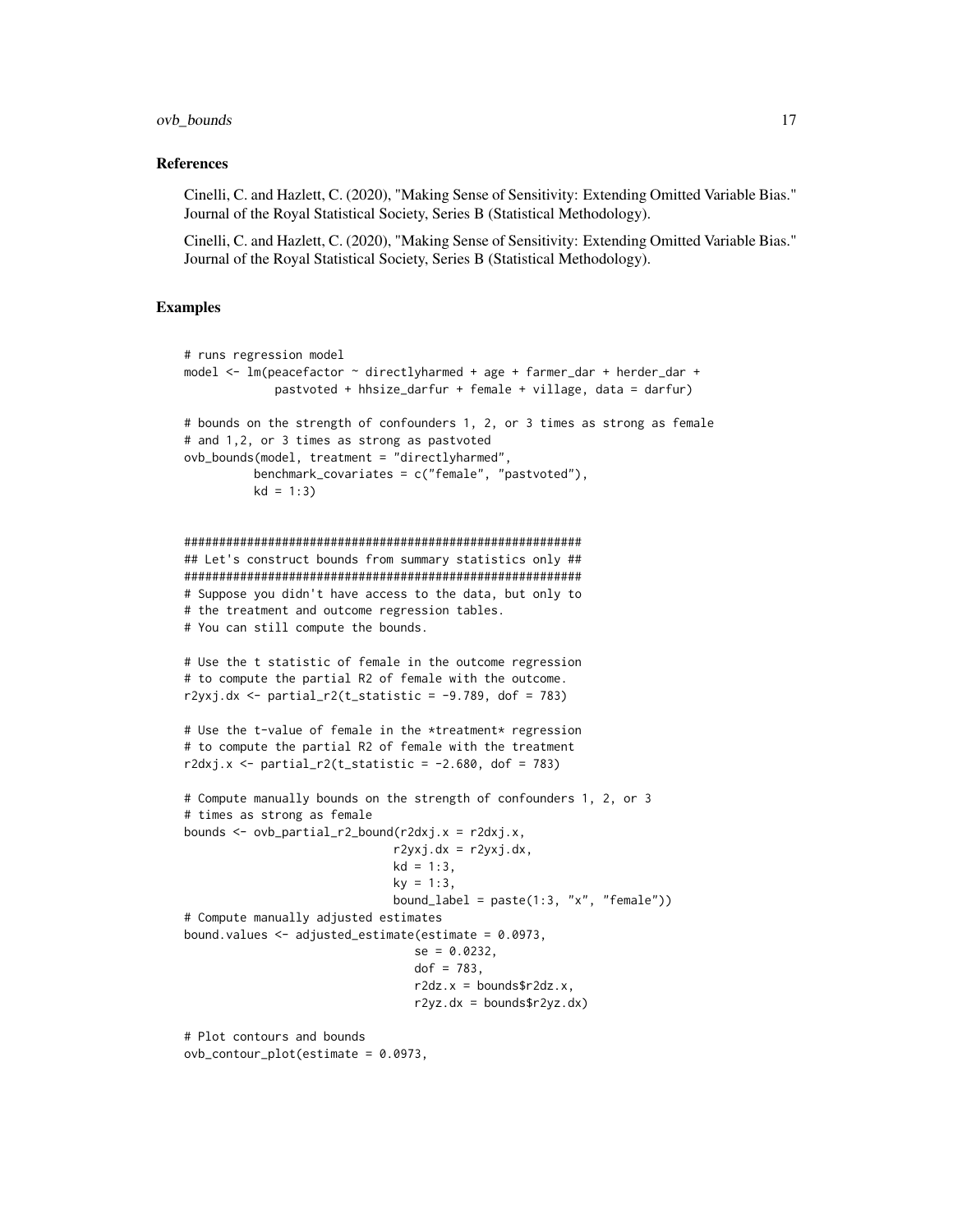```
se = 0.0232,
                dof = 783add_bound_to_contour(bounds, bound_value = bound.values)
```
<span id="page-17-1"></span>ovb\_contour\_plot *Contour plots of omitted variable bias*

#### Description

Contour plots of omitted variable bias for sensitivity analysis. The main inputs are an [lm](#page-0-0) model, the treatment variable and the covariates used for benchmarking the strength of unobserved confounding.

The horizontal axis of the plot shows hypothetical values of the partial R2 of the unobserved confounder(s) with the treatment. The vertical axis shows hypothetical values of the partial R2 of the unobserved confounder(s) with the outcome. The contour levels represent the adjusted estimates (or t-values) of the treatment effect. The reference points are the bounds on the partial R2 of the unobserved confounder if it were k times "as strong" as the observed covariate used for benchmarking (see arguments kd and ky). The dotted red line show the chosen critical threshold (for instance, zero): confounders with such strength (or stronger) are sufficient to invalidate the research conclusions. All results are exact for single confounders and conservative for multiple/nonlinear confounders.

See Cinelli and Hazlett (2020) for details.

#### Usage

```
ovb_contour_plot(...)
```

```
## S3 method for class 'lm'
ovb_contour_plot(
  model,
  treatment,
  benchmark_covariates = NULL,
  kd = 1,
  ky = kd,
  r2dz.x = NULL,r2yz.dx = r2dz.x,bound_label = "manual",
  sensitivity.of = c("estimate", "t-value"),
  reduce = TRUE,
  estimate.threshold = 0,
  t.threshold = 2,
  nlevels = 10,
  col.contour = "grey40",
  col.thr.line = "red",
  label.text = TRUE,
```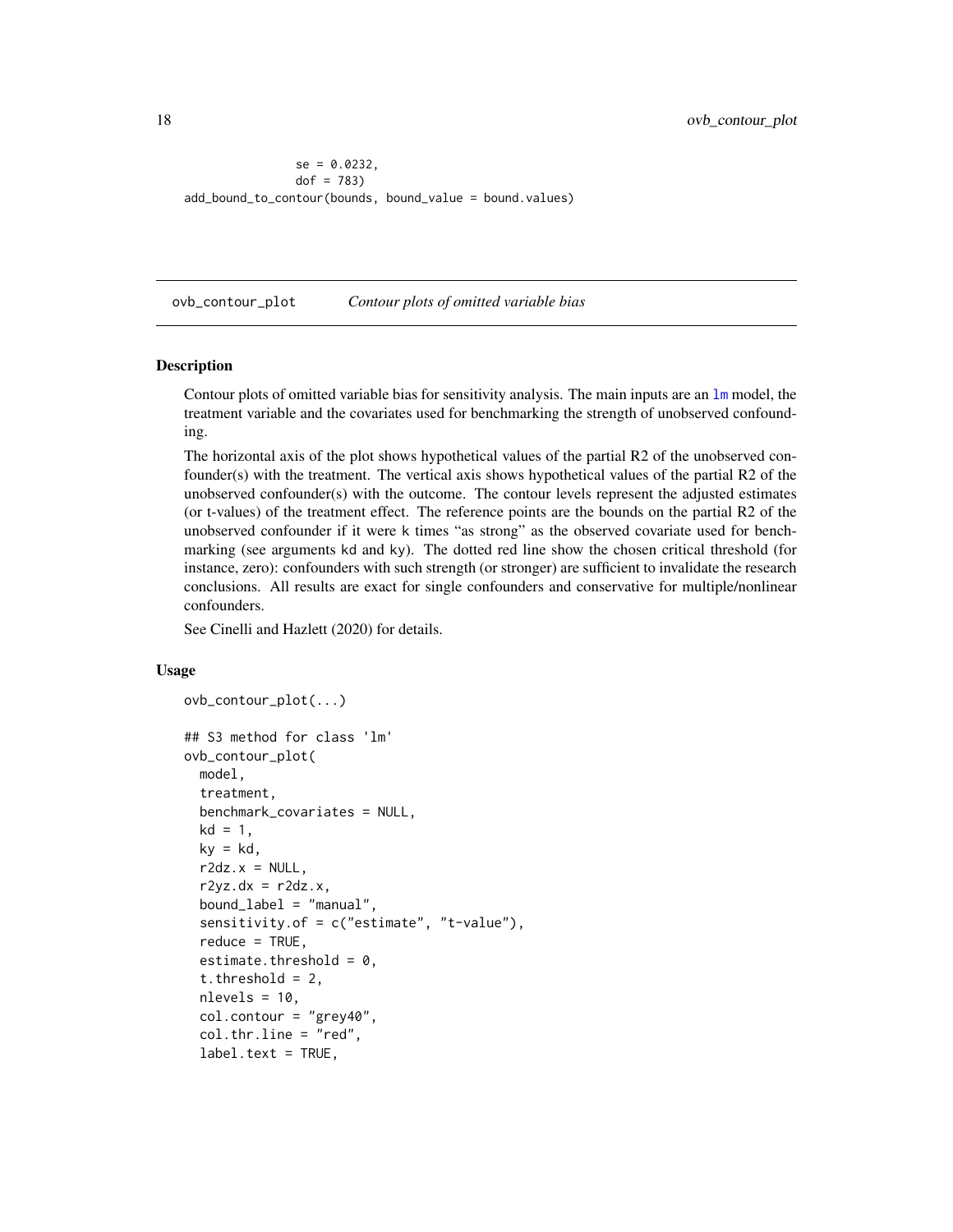```
cex.label.text = 0.7,round = 3,
  ...
\lambda## S3 method for class 'formula'
ovb_contour_plot(
  formula,
  data,
  treatment,
  benchmark_covariates = NULL,
  kd = 1,
 ky = kd,
  r2dz.x = NULL,r2yz.dx = r2dz.x,bound_label = NULL,
  sensitivity.of = c("estimate", "t-value"),
  reduce = TRUE,
  estimate.threshold = 0,
  t.threshold = 2,
 nlevels = 10,
  col.contour = "grey40",
  col.thr.line = "red",
  label.text = TRUE,
 cex.label.text = 0.7,round = 3,
  ...
\lambda## S3 method for class 'numeric'
ovb_contour_plot(
 estimate,
  se,
  dof,
  r2dz.x = NULL,r2yz.dx = r2dz.x,bound_label = rep('manual', length(r2dz.x)),
  sensitivity.of = c("estimate", "t-value"),
  reduce = TRUE,
  estimate.threshold = 0,
  t.threshold = 2,
  show.unadjusted = TRUE,
  \lim = NULL,
  \lim y = \text{NULL},
  nlevels = 10,col.contour = "black",
  col.thr.line = "red",
  label.text = TRUE,
```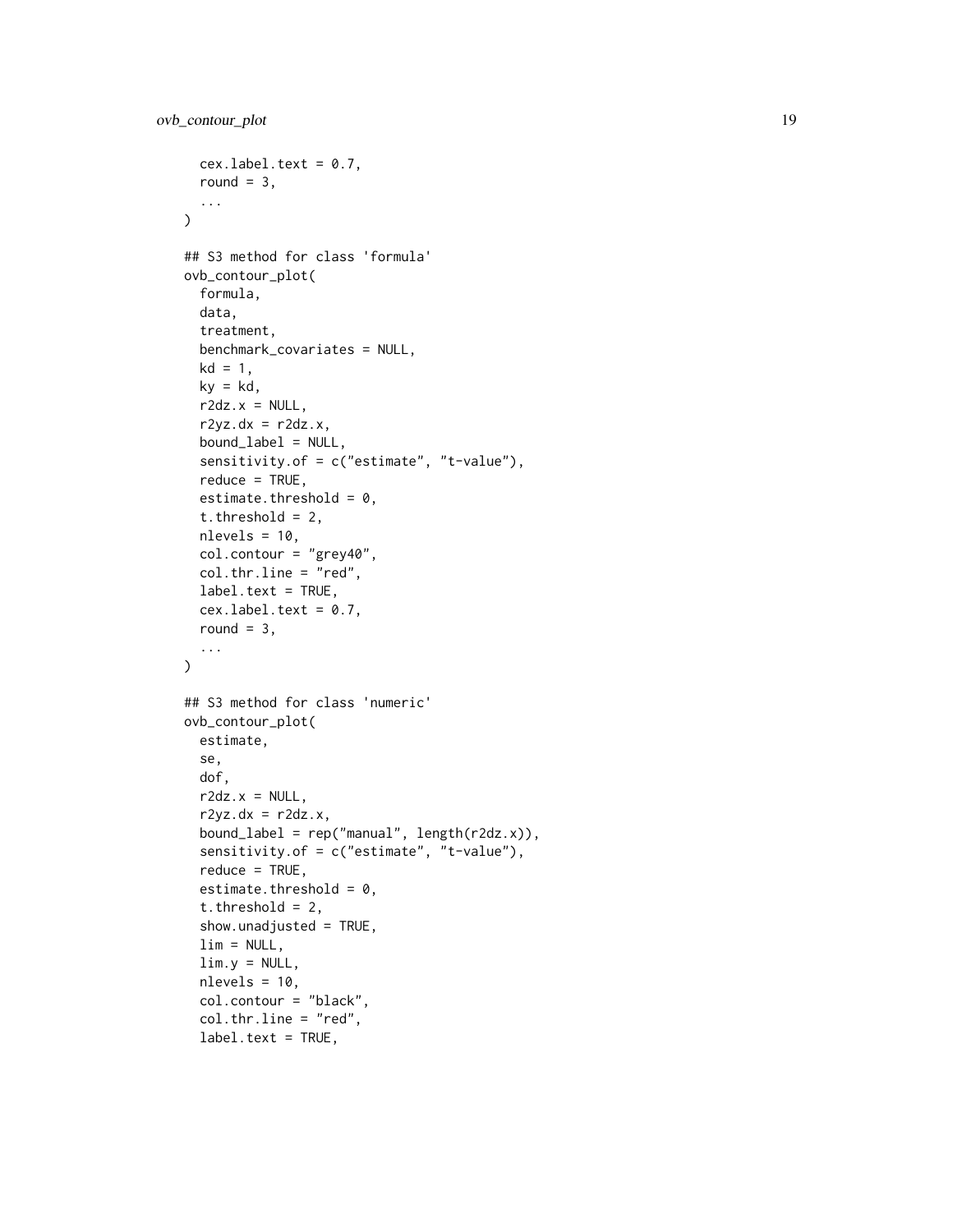```
cex.label.text = 0.7,label.bump.x = NULL,label.bump.y = NULL,
 xlab = NULL,ylab = NULL,
 cex.1ab = 0.8,
 cex. axis = 0.8,cex.mainloop = 1,
 asp = lim/lim.y,list.par = list(mar = c(4, 4, 1, 1), pty = "s"),
 round = 3,
 ...
\mathcal{L}
```
# Arguments

| $\cdots$                          | arguments passed to other methods. First argument should either be an 1m model<br>with the outcome regression, a formula describing the model along with the<br>data. frame containing the variables of the model, or a numeric vector with the<br>coefficient estimate.                                                                                                                                                                                                                                                                                                                                       |
|-----------------------------------|----------------------------------------------------------------------------------------------------------------------------------------------------------------------------------------------------------------------------------------------------------------------------------------------------------------------------------------------------------------------------------------------------------------------------------------------------------------------------------------------------------------------------------------------------------------------------------------------------------------|
| model                             | An 1m object with the outcome regression.                                                                                                                                                                                                                                                                                                                                                                                                                                                                                                                                                                      |
| treatment<br>benchmark_covariates | A character vector with the name of the treatment variable of the model.                                                                                                                                                                                                                                                                                                                                                                                                                                                                                                                                       |
|                                   | The user has two options: (i) character vector of the names of covariates that<br>will be used to bound the plausible strength of the unobserved confounders.<br>Each variable will be considered separately; (ii) a named list with character<br>vector names of covariates that will be used, as a group, to bound the plausible<br>strength of the unobserved confounders. The names of the list will be used for<br>the benchmark labels. Note: for factor variables with more than two levels, you<br>need to provide the name of each level as encoded in the 1m model (the columns<br>of model.matrix). |
| kd                                | numeric vector. Parameterizes how many times stronger the confounder is re-<br>lated to the treatment in comparison to the observed benchmark covariate. De-<br>fault value is 1 (confounder is as strong as benchmark covariate).                                                                                                                                                                                                                                                                                                                                                                             |
| ky                                | numeric vector. Parameterizes how many times stronger the confounder is re-<br>lated to the outcome in comparison to the observed benchmark covariate. De-<br>fault value is the same as kd.                                                                                                                                                                                                                                                                                                                                                                                                                   |
| r2dz.x                            | Hypothetical partial R2 of unobserved confounder Z with treatment D, given<br>covariates X.                                                                                                                                                                                                                                                                                                                                                                                                                                                                                                                    |
| r2yz.dx                           | Hypothetical partial R2 of unobserved confounder Z with outcome Y, given co-<br>variates X and treatment D.                                                                                                                                                                                                                                                                                                                                                                                                                                                                                                    |
| bound_label                       | label to bounds provided manually in r2dz. x and r2yz.dx.                                                                                                                                                                                                                                                                                                                                                                                                                                                                                                                                                      |
| sensitivity.of                    | should the contour plot show adjusted estimates ("estimate") or adjusted t-<br>values ("t-value")?                                                                                                                                                                                                                                                                                                                                                                                                                                                                                                             |
| reduce                            | Should the bias adjustment reduce or increase the absolute value of the estimated<br>coefficient? Default is TRUE.                                                                                                                                                                                                                                                                                                                                                                                                                                                                                             |

<span id="page-19-0"></span>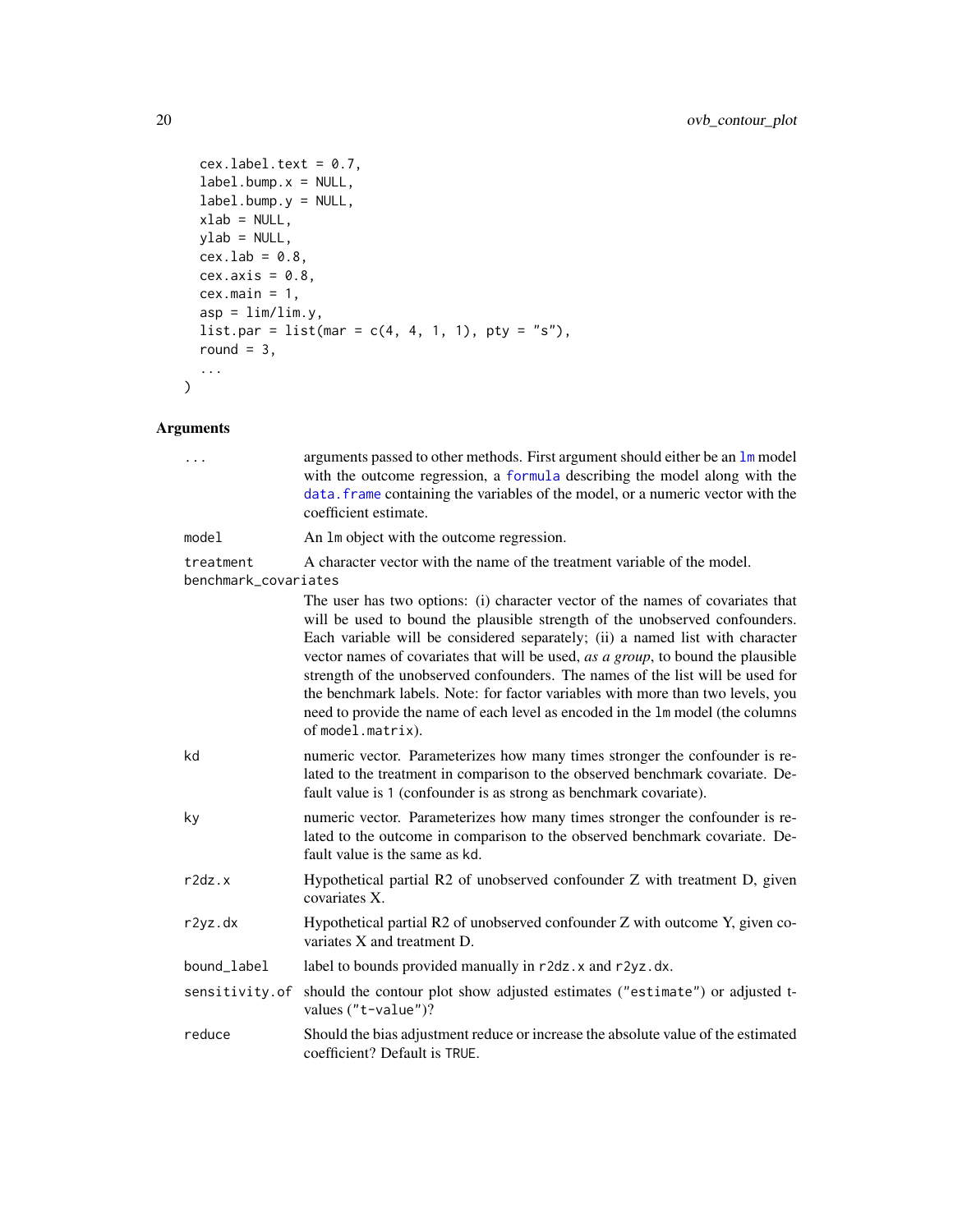<span id="page-20-0"></span>

| estimate.threshold |                                                                                                                                                   |  |
|--------------------|---------------------------------------------------------------------------------------------------------------------------------------------------|--|
|                    | critical threshold for the point estimate.                                                                                                        |  |
| t.threshold        | critical threshold for the t-value.                                                                                                               |  |
| nlevels            | number of levels for the contour plot.                                                                                                            |  |
| col.contour        | color of contour lines.                                                                                                                           |  |
| col.thr.line       | color of threshold contour line.                                                                                                                  |  |
| label.text         | should label texts be plotted? Default is TRUE.                                                                                                   |  |
|                    | cex.label.text size of the label text.                                                                                                            |  |
| round              | number of digits to show in contours and bound values                                                                                             |  |
| formula            | an object of the class formula: a symbolic description of the model to be fitted.                                                                 |  |
| data               | data needed only when you pass a formula as first parameter. An object of the<br>class data. frame containing the variables used in the analysis. |  |
| estimate           | Coefficient estimate.                                                                                                                             |  |
| se                 | Standard error of the coefficient estimate.                                                                                                       |  |
| dof                | Residual degrees of freedom of the regression.                                                                                                    |  |
| show.unadjusted    |                                                                                                                                                   |  |
|                    | should the unadjusted estimates be shown? Default is 'TRUE'.                                                                                      |  |
| lim                | sets limit for x-axis. If 'NULL', limits are computed automatically.                                                                              |  |
| lim.y              | sets limit for y-axis. If 'NULL', limits are computed automatically.                                                                              |  |
| label.bump.x       | bump on the x coordinate of label text.                                                                                                           |  |
| label.bump.y       | bump on the y coordinate of label text.                                                                                                           |  |
| xlab               | label of x axis. If 'NULL', default label is used.                                                                                                |  |
| ylab               | label of y axis. If 'NULL', default label is used.                                                                                                |  |
| cex.lab            | The magnification to be used for x and y labels relative to the current setting of<br>cex.                                                        |  |
| cex.axis           | The magnification to be used for axis annotation relative to the current setting<br>of cex.                                                       |  |
| cex.main           | The magnification to be used for main titles relative to the current setting of cex.                                                              |  |
| asp                | the y/x aspect ratio. Default is 1.                                                                                                               |  |
| list.par           | arguments to be passed to par. It needs to be a named list.                                                                                       |  |
|                    |                                                                                                                                                   |  |

# Value

The function returns invisibly the data used for the contour plot (contour grid and bounds).

# References

Cinelli, C. and Hazlett, C. (2020), "Making Sense of Sensitivity: Extending Omitted Variable Bias." Journal of the Royal Statistical Society, Series B (Statistical Methodology).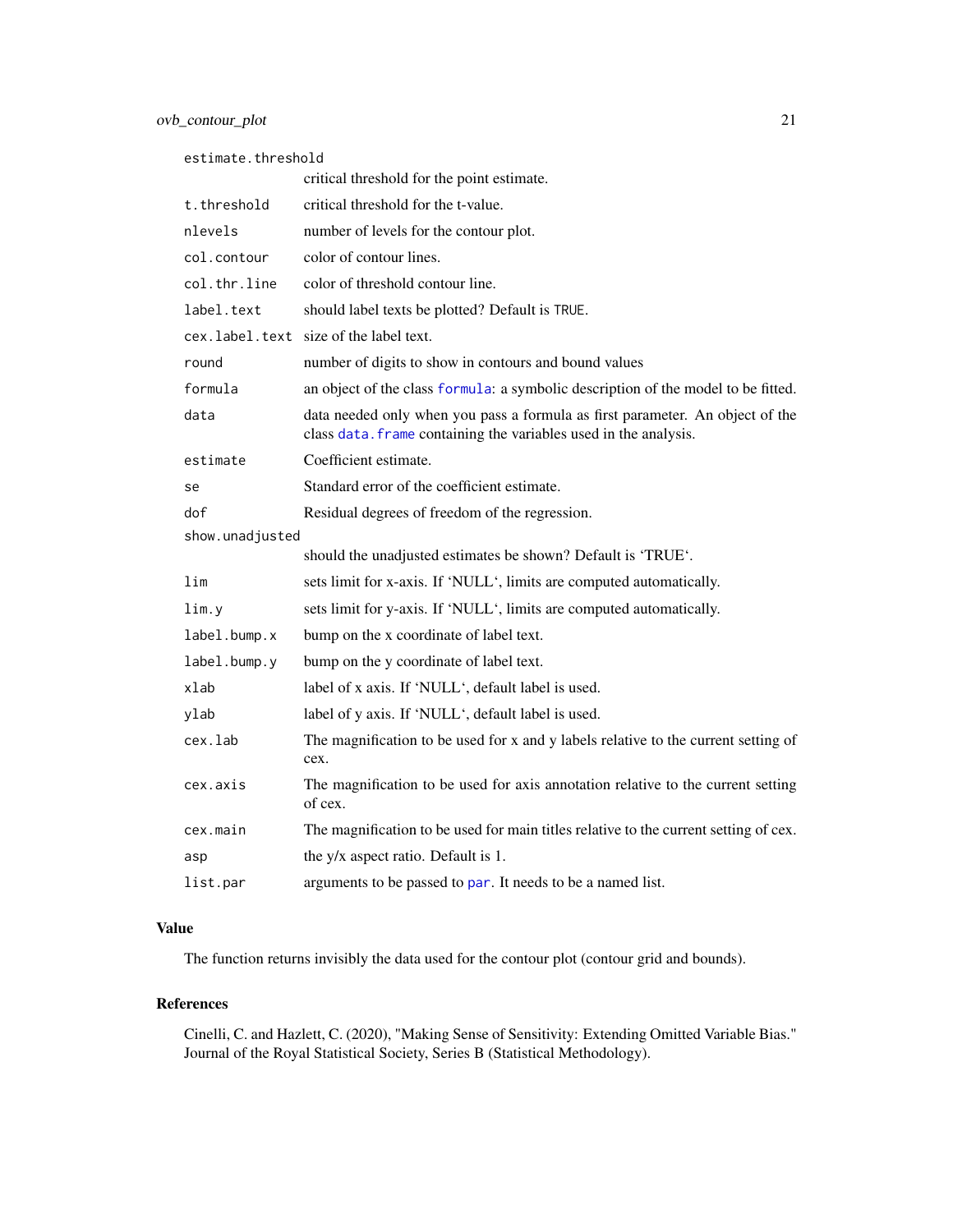# <span id="page-21-0"></span>Examples

```
# runs regression model
model <- lm(peacefactor ~ directlyharmed + age + farmer_dar + herder_dar +
                        pastvoted + hhsize_darfur + female + village,
                        data = darrfur# contour plot
ovb_contour_plot(model, treatment = "directlyharmed",
                       benchmark_covariates = "female",
                       kd = 1:2)
```
<span id="page-21-1"></span>ovb\_extreme\_plot *Extreme scenarios plots of omitted variable bias*

# Description

Extreme scenario plots of omitted variable bias for sensitivity analysis. The main inputs are an  $\text{Im }$ model, the treatment variable and the covariates used for benchmarking the strength of unobserved confounding.

The horizontal axis shows the partial  $R2$  of the unobserved confounder(s) with the treatment. The vertical axis shows the adjusted treatment effect estimate. The partial R2 of the confounder with the outcome is represented by *different curves* for each scenario, as given by the parameter r2yz.dx. The red marks on horizontal axis are bounds on the partial R2 of the unobserved confounder kd times as strong as the covariates used for benchmarking. The dotted red line represent the threshold for the effect estimate deemed to be problematic (for instance, zero).

See Cinelli and Hazlett (2020) for details.

ovb\_extreme\_plot(...)

# Usage

```
## S3 method for class 'lm'
ovb_extreme_plot(
 model,
  treatment,
  benchmark_covariates = NULL,
  kd = 1,
  r2yz.dx = c(1, 0.75, 0.5),
  r2dz.x = NULL,reduce = TRUE,
  threshold = 0.
  \lim = \min(c(r2dz.x + 0.1, 0.5)),legend = TRUE,cex. legend = 0.65,legend.bty = "n",...
```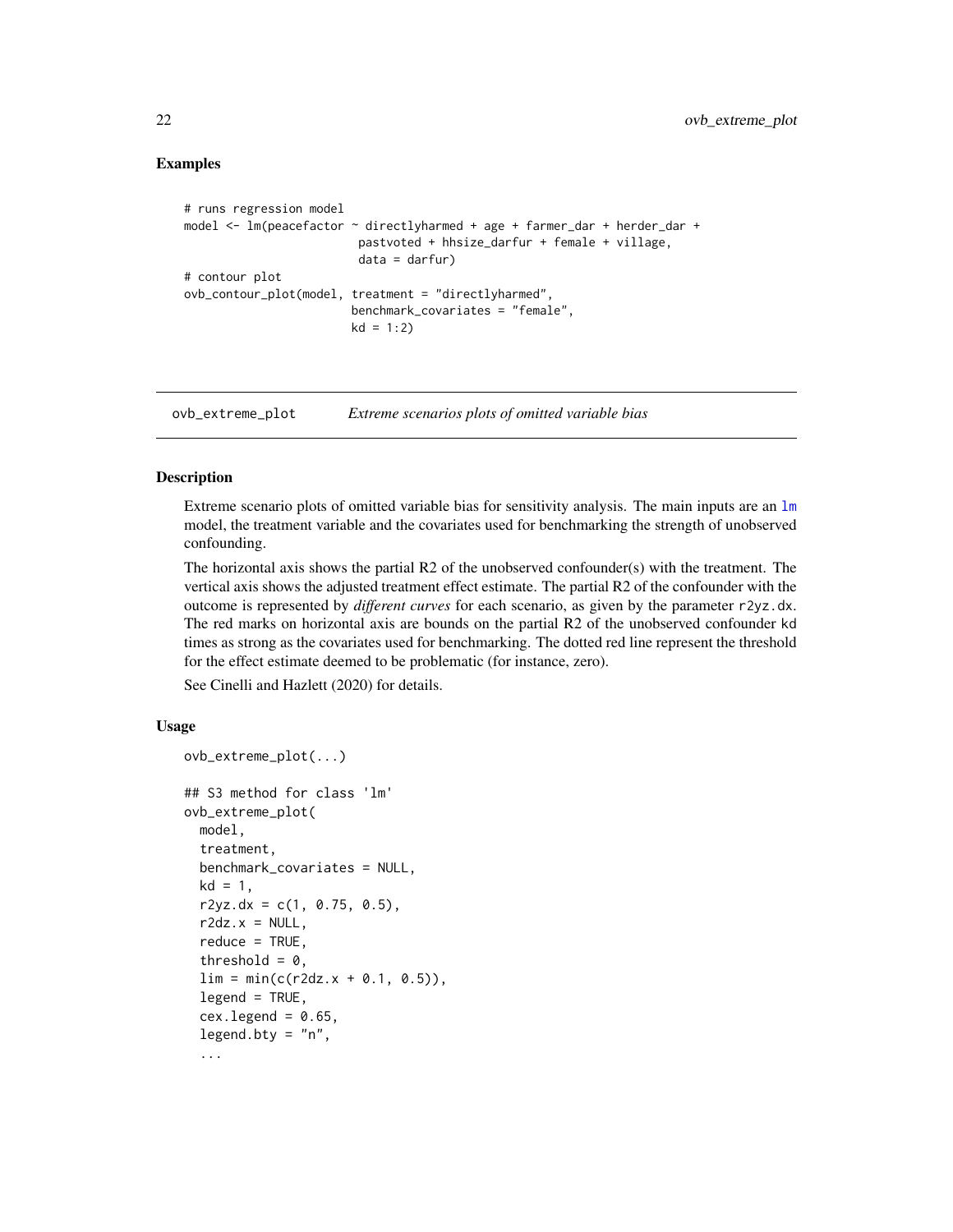#### <span id="page-22-0"></span> $\mathcal{L}$

```
## S3 method for class 'formula'
ovb_extreme_plot(
  formula,
  data,
  treatment,
  benchmark_covariates = NULL,
  kd = 1,
  r2yz. dx = c(1, 0.75, 0.5),
  r2dz.x = NULL,reduce = TRUE,
  threshold = 0,
  \lim = \min(c(r2dz.x + 0.1, 0.5)),legend = TRUE,cex. legend = 0.65,legend.bty = "n",...
\mathcal{L}## S3 method for class 'numeric'
ovb_extreme_plot(
  estimate,
  se,
  dof,
  r2dz.x = NULL,r2yz. dx = c(1, 0.75, 0.5),
  reduce = TRUE,
  threshold = 0,
  \lim = \min(c(r2dz.x + 0.1, 0.5)),legend = TRUE,legend.title = NULL,
  cex. legend = 0.65,
  legend.bty = "n",xlab = NULL,
 ylab = NULL,
  cex.1ab = 0.7,
  cex. axis = 0.7,list.par = list(oma = c(1, 1, 1, 1)),...
\mathcal{L}
```
# Arguments

... arguments passed to other methods. First argument should either be an [lm](#page-0-0) model with the outcome regression, a [formula](#page-0-0) describing the model along with the [data.frame](#page-0-0) containing the variables of the model, or a numeric vector with the coefficient estimate.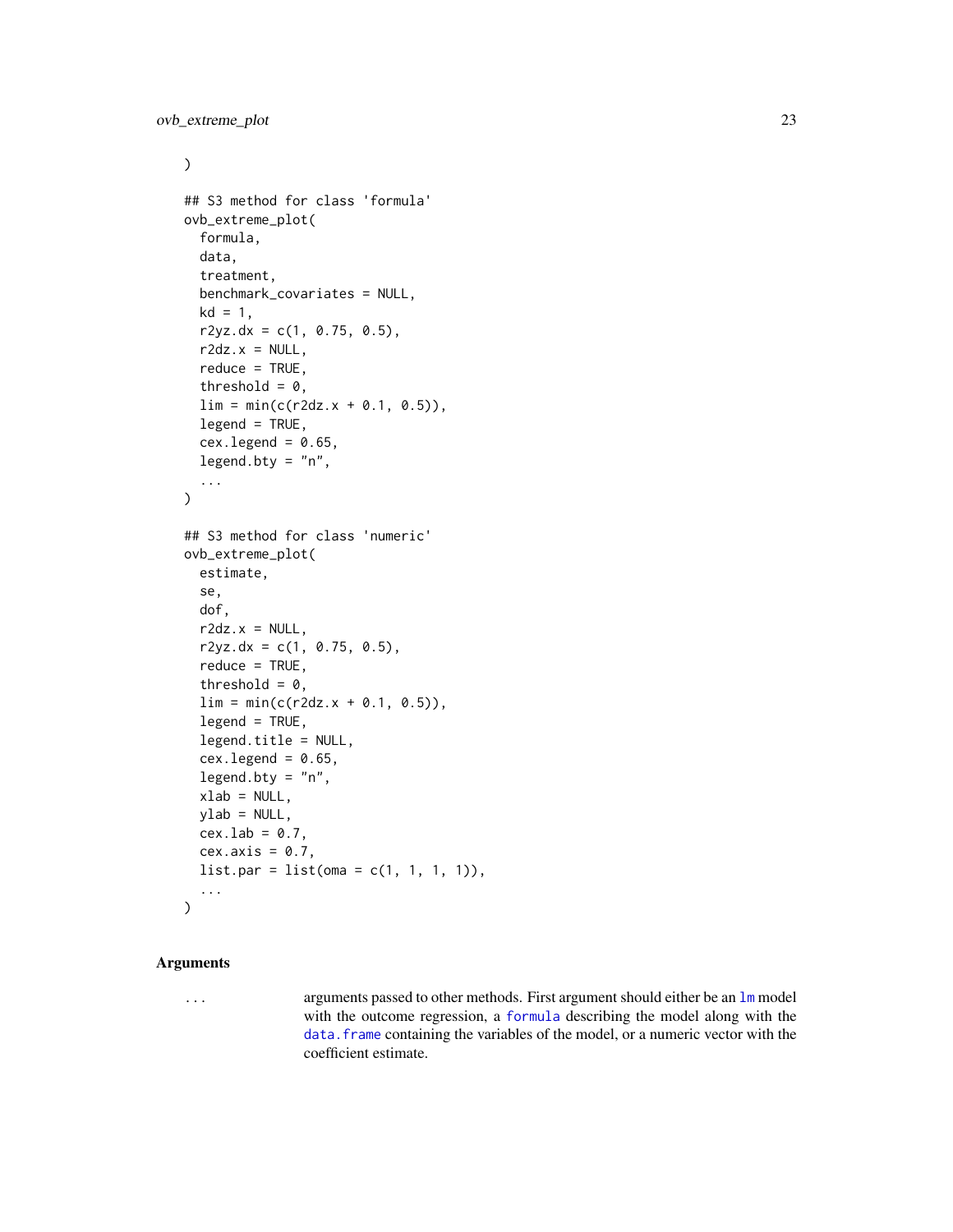<span id="page-23-0"></span>

| model                             | An 1m object with the outcome regression.                                                                                                                                                                                                                                                                                                                                                                                                                                                                                                                                                                      |
|-----------------------------------|----------------------------------------------------------------------------------------------------------------------------------------------------------------------------------------------------------------------------------------------------------------------------------------------------------------------------------------------------------------------------------------------------------------------------------------------------------------------------------------------------------------------------------------------------------------------------------------------------------------|
| treatment<br>benchmark_covariates | A character vector with the name of the treatment variable of the model.                                                                                                                                                                                                                                                                                                                                                                                                                                                                                                                                       |
|                                   | The user has two options: (i) character vector of the names of covariates that<br>will be used to bound the plausible strength of the unobserved confounders.<br>Each variable will be considered separately; (ii) a named list with character<br>vector names of covariates that will be used, as a group, to bound the plausible<br>strength of the unobserved confounders. The names of the list will be used for<br>the benchmark labels. Note: for factor variables with more than two levels, you<br>need to provide the name of each level as encoded in the 1m model (the columns<br>of model.matrix). |
| kd                                | numeric vector. Parameterizes how many times stronger the confounder is re-<br>lated to the treatment in comparison to the observed benchmark covariate. De-<br>fault value is 1 (confounder is as strong as benchmark covariate).                                                                                                                                                                                                                                                                                                                                                                             |
| r2yz.dx                           | Hypothetical partial R2 of unobserved confounder Z with outcome Y, given co-<br>variates X and treatment D.                                                                                                                                                                                                                                                                                                                                                                                                                                                                                                    |
| r2dz.x                            | Hypothetical partial R2 of unobserved confounder Z with treatment D, given<br>covariates X.                                                                                                                                                                                                                                                                                                                                                                                                                                                                                                                    |
| reduce                            | Should the bias adjustment reduce or increase the absolute value of the estimated<br>coefficient? Default is TRUE.                                                                                                                                                                                                                                                                                                                                                                                                                                                                                             |
| threshold                         | estimate threshold.                                                                                                                                                                                                                                                                                                                                                                                                                                                                                                                                                                                            |
| lim                               | sets limit for x-axis. If 'NULL', limits are computed automatically.                                                                                                                                                                                                                                                                                                                                                                                                                                                                                                                                           |
| legend                            | should legend be plotted? Default is TRUE.                                                                                                                                                                                                                                                                                                                                                                                                                                                                                                                                                                     |
| cex.legend                        | size of the text for the legend.                                                                                                                                                                                                                                                                                                                                                                                                                                                                                                                                                                               |
| legend.bty                        | legend box. See bty argument of par.                                                                                                                                                                                                                                                                                                                                                                                                                                                                                                                                                                           |
| formula                           | an object of the class formula: a symbolic description of the model to be fitted.                                                                                                                                                                                                                                                                                                                                                                                                                                                                                                                              |
| data                              | data needed only when you pass a formula as first parameter. An object of the<br>class data. frame containing the variables used in the analysis.                                                                                                                                                                                                                                                                                                                                                                                                                                                              |
| estimate                          | Coefficient estimate.                                                                                                                                                                                                                                                                                                                                                                                                                                                                                                                                                                                          |
| se                                | Standard error of the coefficient estimate.                                                                                                                                                                                                                                                                                                                                                                                                                                                                                                                                                                    |
| dof                               | Residual degrees of freedom of the regression.                                                                                                                                                                                                                                                                                                                                                                                                                                                                                                                                                                 |
| legend.title                      | the legend title. If NULL, then default legend is used.                                                                                                                                                                                                                                                                                                                                                                                                                                                                                                                                                        |
| xlab                              | label of x axis. If 'NULL', default label is used.                                                                                                                                                                                                                                                                                                                                                                                                                                                                                                                                                             |
| ylab                              | label of y axis. If 'NULL', default label is used.                                                                                                                                                                                                                                                                                                                                                                                                                                                                                                                                                             |
| cex.lab                           | The magnification to be used for x and y labels relative to the current setting of<br>cex.                                                                                                                                                                                                                                                                                                                                                                                                                                                                                                                     |
| cex.axis                          | The magnification to be used for axis annotation relative to the current setting<br>of cex.                                                                                                                                                                                                                                                                                                                                                                                                                                                                                                                    |
| list.par                          | arguments to be passed to par. It needs to be a named list.                                                                                                                                                                                                                                                                                                                                                                                                                                                                                                                                                    |

# Value

The function returns invisibly the data used for the extreme plot.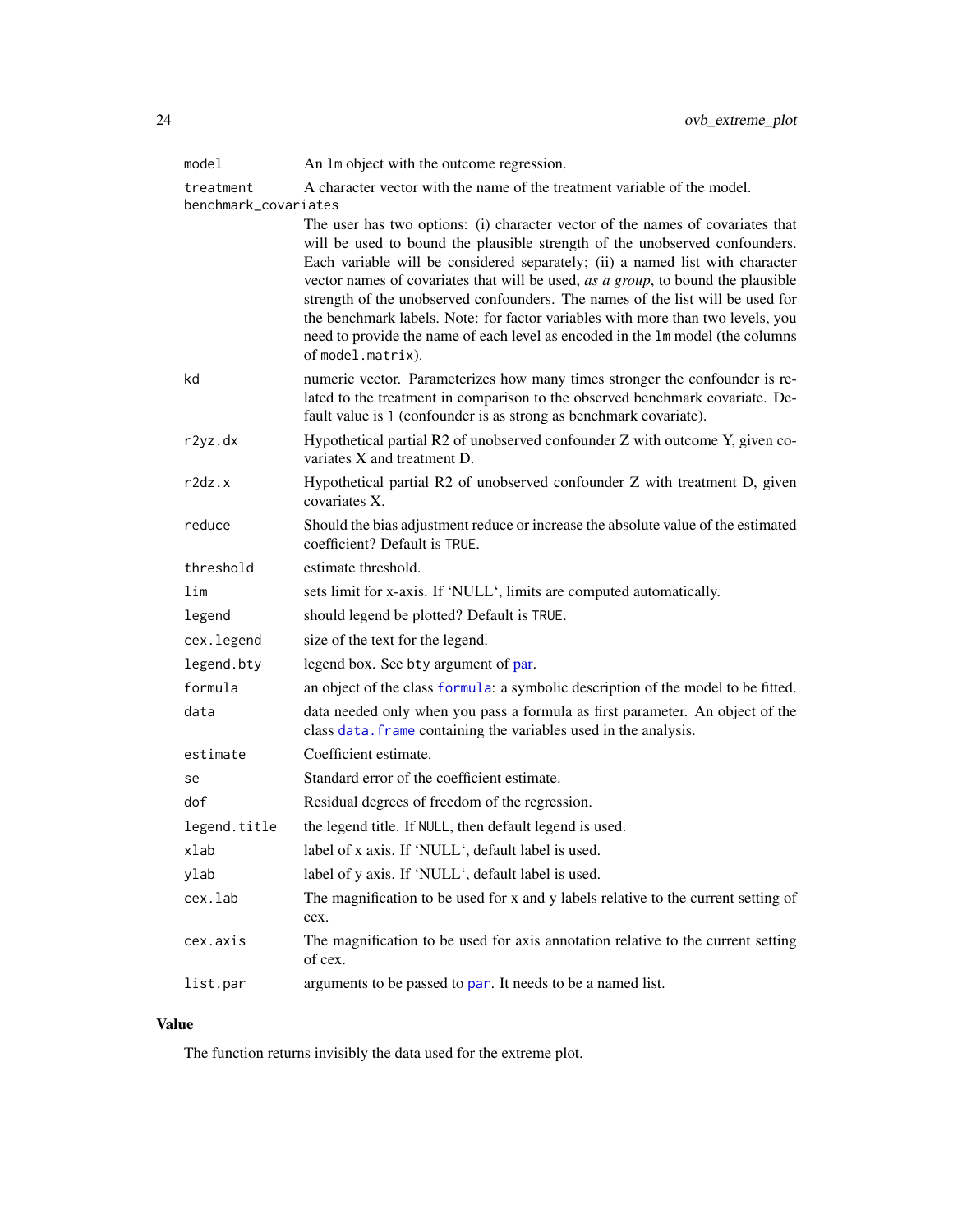#### <span id="page-24-0"></span> $partial_1$  25

#### References

Cinelli, C. and Hazlett, C. (2020), "Making Sense of Sensitivity: Extending Omitted Variable Bias." Journal of the Royal Statistical Society, Series B (Statistical Methodology).

#### Examples

```
# runs regression model
model <- lm(peacefactor ~ directlyharmed + age + farmer_dar + herder_dar +
                         pastvoted + hhsize_darfur + female + village,
                         data = darfur)
# extreme scenarios plot
ovb_extreme_plot(model, treatment = "directlyharmed",
                        benchmark_covariates = "female",
                        kd = 1:2,
                        \lim = 0.05
```
partial\_r2 *Computes the partial R2 and partial (Cohen's) f2*

#### <span id="page-24-2"></span>**Description**

These functions computes the partial R2 and the partial (Cohen's) f2 for a linear regression model. The partial R2 describes how much of the residual variance of the outcome (after partialing out the other covariates) a covariate explains.

The partial R2 can be used as an extreme-scenario sensitivity analysis to omitted variables. Considering an unobserved confounder that explains 100% of the residual variance of the outcome, the partial R2 describes how strongly associated with the treatment this unobserved confounder would need to be in order to explain away the estimated effect. For details see Cinelli and Hazlett (2020).

The partial (Cohen's) f2 is a common measure of effect size (a transformation of the partial R2) that can also be used directly for sensitivity analysis using a bias factor table.

The function partial\_r2 computes the partial R2. The function partial\_f2 computes the partial f2 and the function partial\_f the partial f. They can take as input an [lm](#page-0-0) object or you may pass directly t-value and degrees of freedom.

For partial R2 of groups of covariates, check [group\\_partial\\_r2](#page-12-1).

#### Usage

```
partial_r2(...)
## S3 method for class 'lm'
partial_r^2(model, covariates = NULL, ...)
## S3 method for class 'numeric'
partial_r2(t_statistic, dof, ...)
```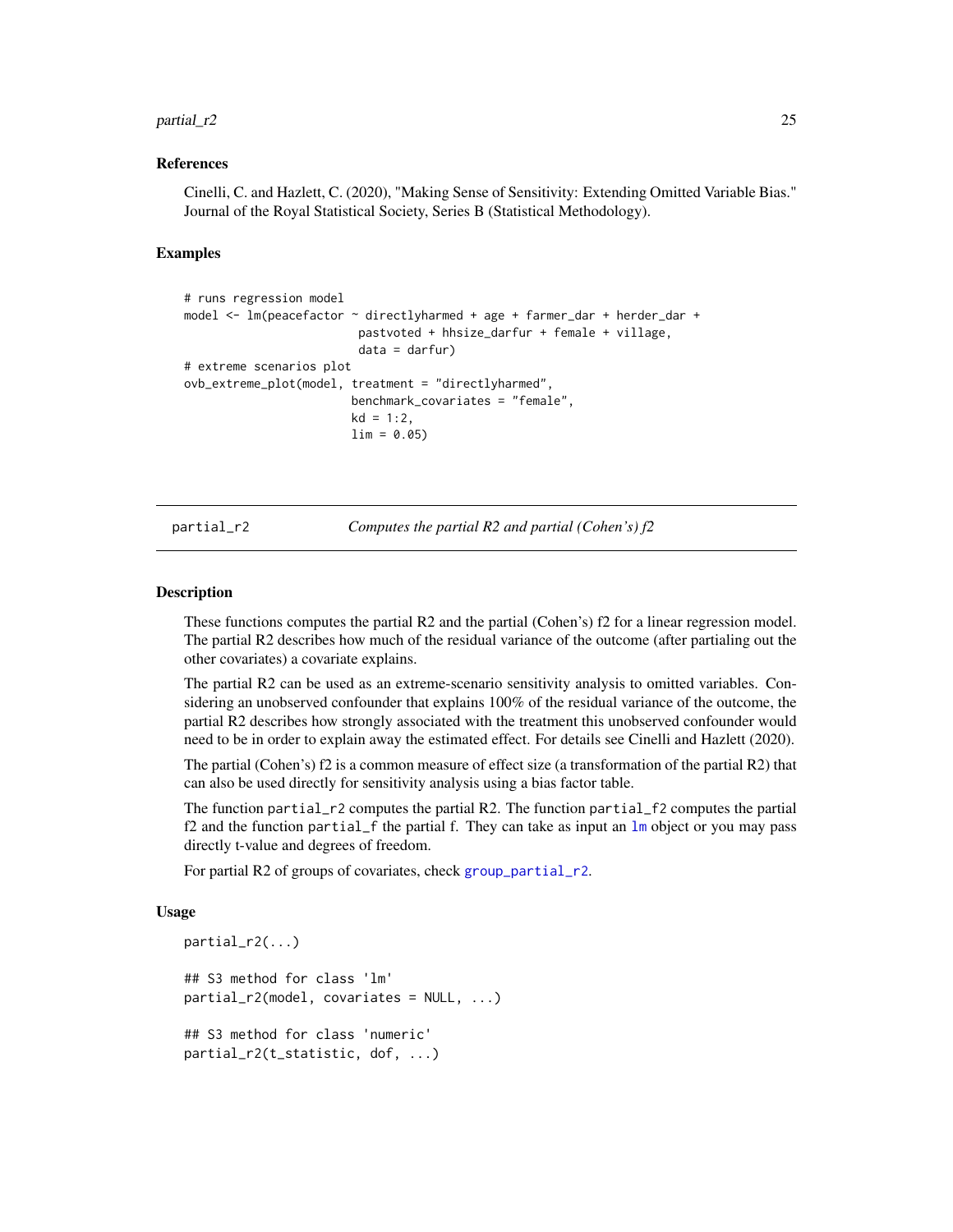```
partial_f2(...)
## S3 method for class 'numeric'
partial_f2(t_statistic, dof, ...)
## S3 method for class 'lm'
partial_f2(model, covariates = NULL, ...)
partial_f(...)
```
#### Arguments

|             | arguments passed to other methods. First argument should either be an 1m object<br>with the regression model or a numeric vector with the t-value of the coefficient<br>estimate |
|-------------|----------------------------------------------------------------------------------------------------------------------------------------------------------------------------------|
| model       | an 1m object with the regression model                                                                                                                                           |
| covariates  | model covariates for which the partial R2 will be computed. Default is to com-<br>pute the partial R2 of all covariates.                                                         |
| t statistic | numeric vector with the t-value of the coefficient estimates                                                                                                                     |
| dof         | residual degrees of freedom of the regression                                                                                                                                    |

#### Value

A numeric vector with the computed partial R2, f2, or f.

#### References

Cinelli, C. and Hazlett, C. (2020), "Making Sense of Sensitivity: Extending Omitted Variable Bias." Journal of the Royal Statistical Society, Series B (Statistical Methodology).

```
# using an lm object
## loads data
data("darfur")
## fits model
model <- lm(peacefactor ~ directlyharmed + age + farmer_dar + herder_dar +
             pastvoted + hhsize_darfur + female + village, data = darfur)
## partial R2 of the treatment (directly harmed) with the outcome (peacefactor)
partial_r2(model, covariates = "directlyharmed")
## partial R2 of female with the outcome
partial_r2(model, covariates = "female")
# you can also provide the statistics directly
partial_r2(t_static = 4.18445, dof = 783)
```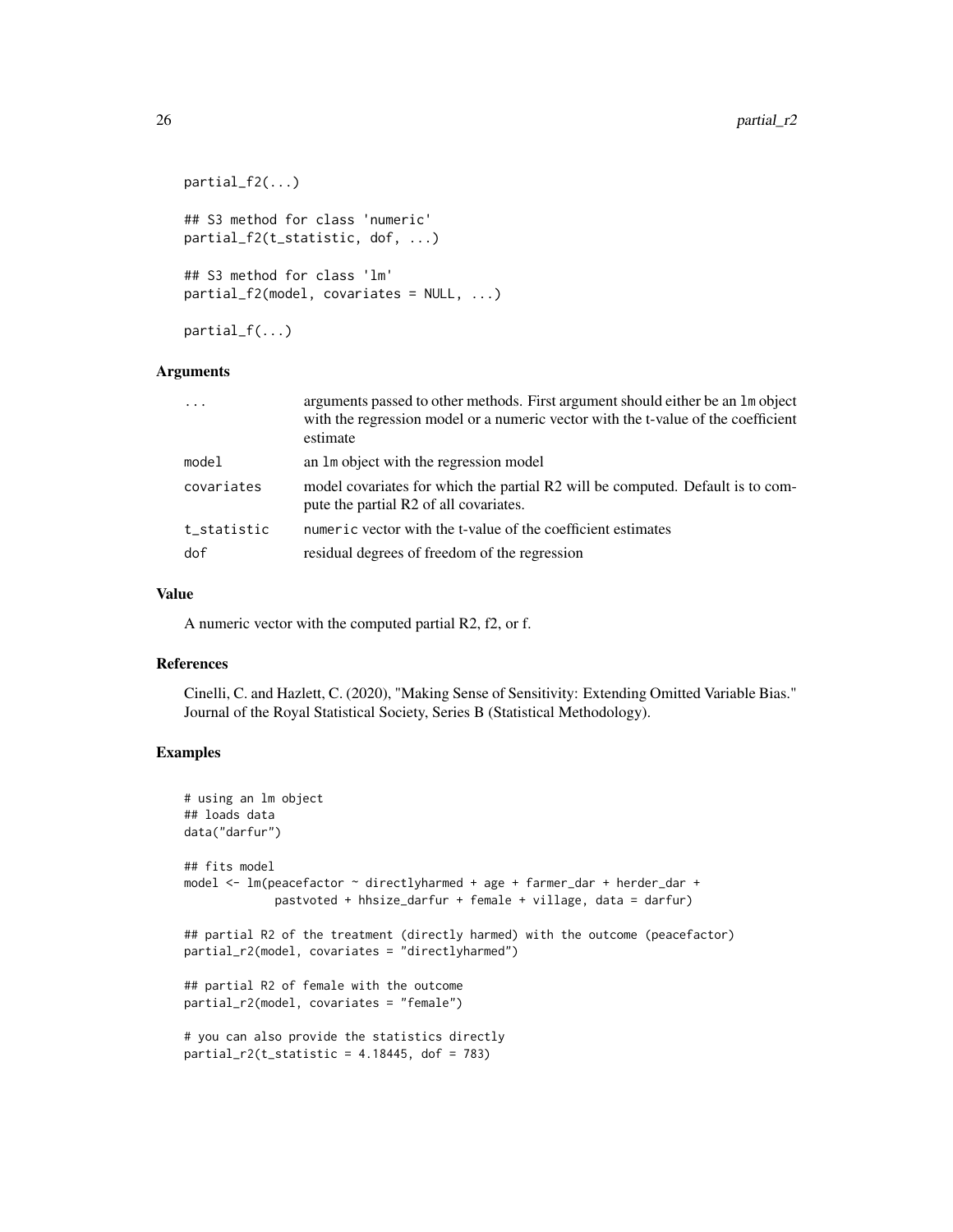<span id="page-26-0"></span>

### Description

This function provides the contour and extreme scenario sensitivity plots of the sensitivity analysis results obtained with the function [sensemakr](#page-30-1). They are basically dispatchers to the core plot functions [ovb\\_contour\\_plot](#page-17-1) and [ovb\\_extreme\\_plot](#page-21-1).

#### Usage

```
## S3 method for class 'sensemakr'
plot(x, type = c("contour", "extreme"), ...)
```
# Arguments

| $\mathsf{x}$ | an object of class sensemakr.                                                                                                                                                                                        |
|--------------|----------------------------------------------------------------------------------------------------------------------------------------------------------------------------------------------------------------------|
| type         | type of sensitivity plot. It can be "contour", for contour plots of omitted vari-<br>able bias as in ovb_contour_plot; or, "extreme" for extreme scenarios plots<br>of omitted variable bias as in ovb_extreme_plot. |
|              | arguments passed to the plot functions. Check arguments in $ovb_{\text{contour}}$ -plot<br>and ovb_extreme_plot.                                                                                                     |

print.sensemakr *Sensitivity analysis print and summary methods for* sensemakr

#### <span id="page-26-1"></span>Description

The print and summary methods provide verbal descriptions of the sensitivity analysis results obtained with the function [sensemakr](#page-30-1). The function [ovb\\_minimal\\_reporting](#page-26-1) provides latex or html code for a minimal sensitivity analysis reporting, as suggested in Cinelli and Hazlett (2020).

#### Usage

```
## S3 method for class 'sensemakr'
print(x, digits = max(3L, getOption("digits") - 2L), ...)## S3 method for class 'sensemakr'
summary(object, digits = max(3L, getOption("digits") - 3L), \dots)
ovb_minimal_reporting(
  x,
 digits = 3,
```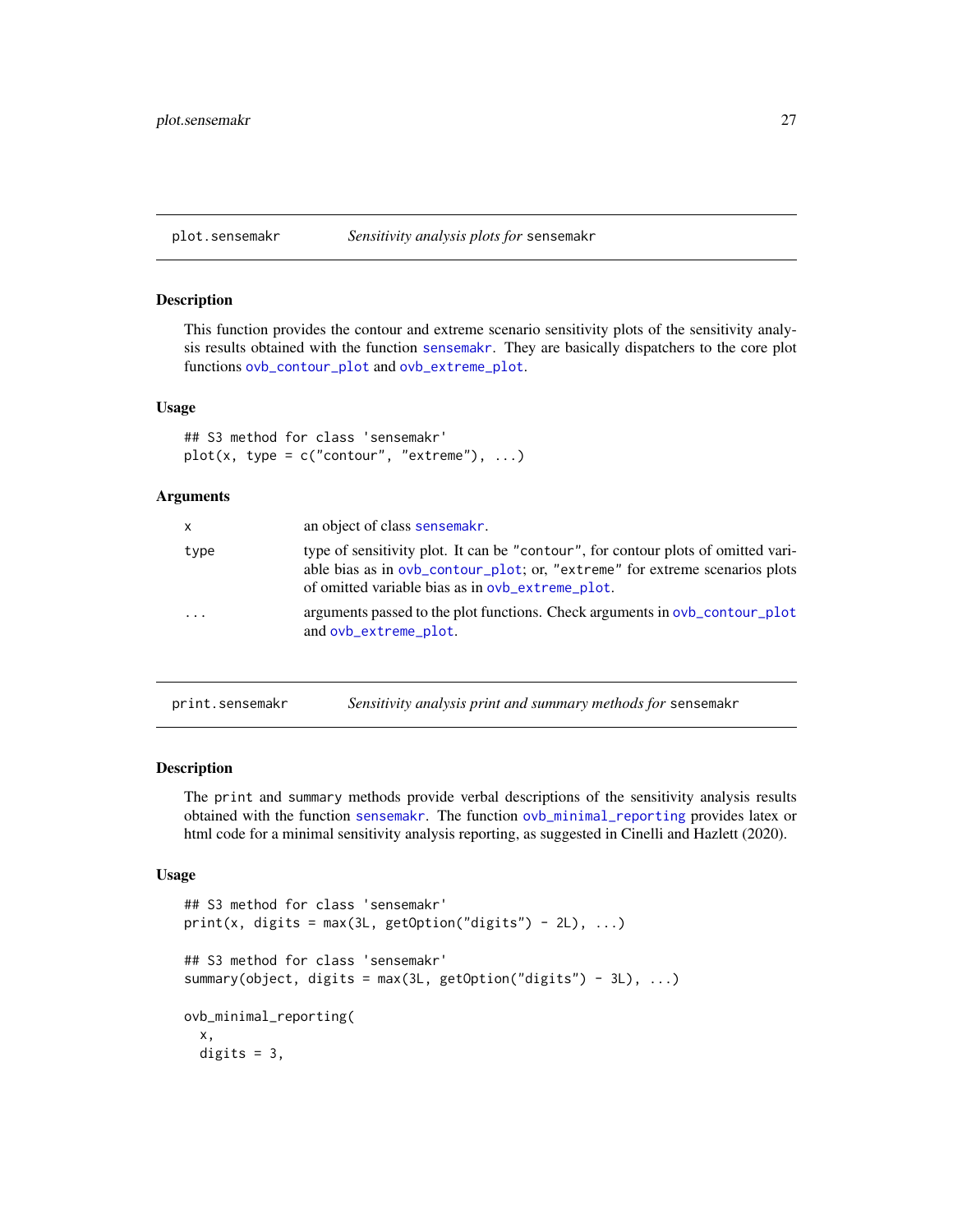```
verbose = TRUE,
  format = c("latex", "html", "pure_html"),
  ...
\lambda
```
### Arguments

| x        | an object of class sensemakr.                                                                                                                                                                                     |
|----------|-------------------------------------------------------------------------------------------------------------------------------------------------------------------------------------------------------------------|
| digits   | minimal number of <i>significant</i> digits.                                                                                                                                                                      |
| $\cdots$ | arguments passed to other methods.                                                                                                                                                                                |
| object   | an object of class sensemakr.                                                                                                                                                                                     |
| verbose  | if 'TRUE', the function prints the LaTeX code with cat                                                                                                                                                            |
| format   | code format to print, either latex or html. The default html version has some<br>mathematical content that requires mathjax or equivalent library to parse. If you<br>need only html, use the option "pure_html". |

# Value

The function ovb\_minimal\_reporting returns the LaTeX/HTML code invisibly in character form and also prints with [cat](#page-0-0) the LaTeX code. To suppress automatic printing, set verbose = FALSE.

#### References

Cinelli, C. and Hazlett, C. (2020), "Making Sense of Sensitivity: Extending Omitted Variable Bias." Journal of the Royal Statistical Society, Series B (Statistical Methodology).

# Examples

```
# runs regression model
model <- lm(peacefactor ~ directlyharmed + age + farmer_dar + herder_dar +
                         pastvoted + hhsize_darfur + female + village,
                         data = darfur)
# runs sensemakr for sensitivity analysis
sensitivity <- sensemakr(model, treatment = "directlyharmed",
                              benchmark_covariates = "female",
                              kd = 1:3)# print
sensitivity
# summary
summary(sensitivity)
# prints latex code for minimal sensitivity analysis reporting
```
ovb\_minimal\_reporting(sensitivity)

<span id="page-27-0"></span>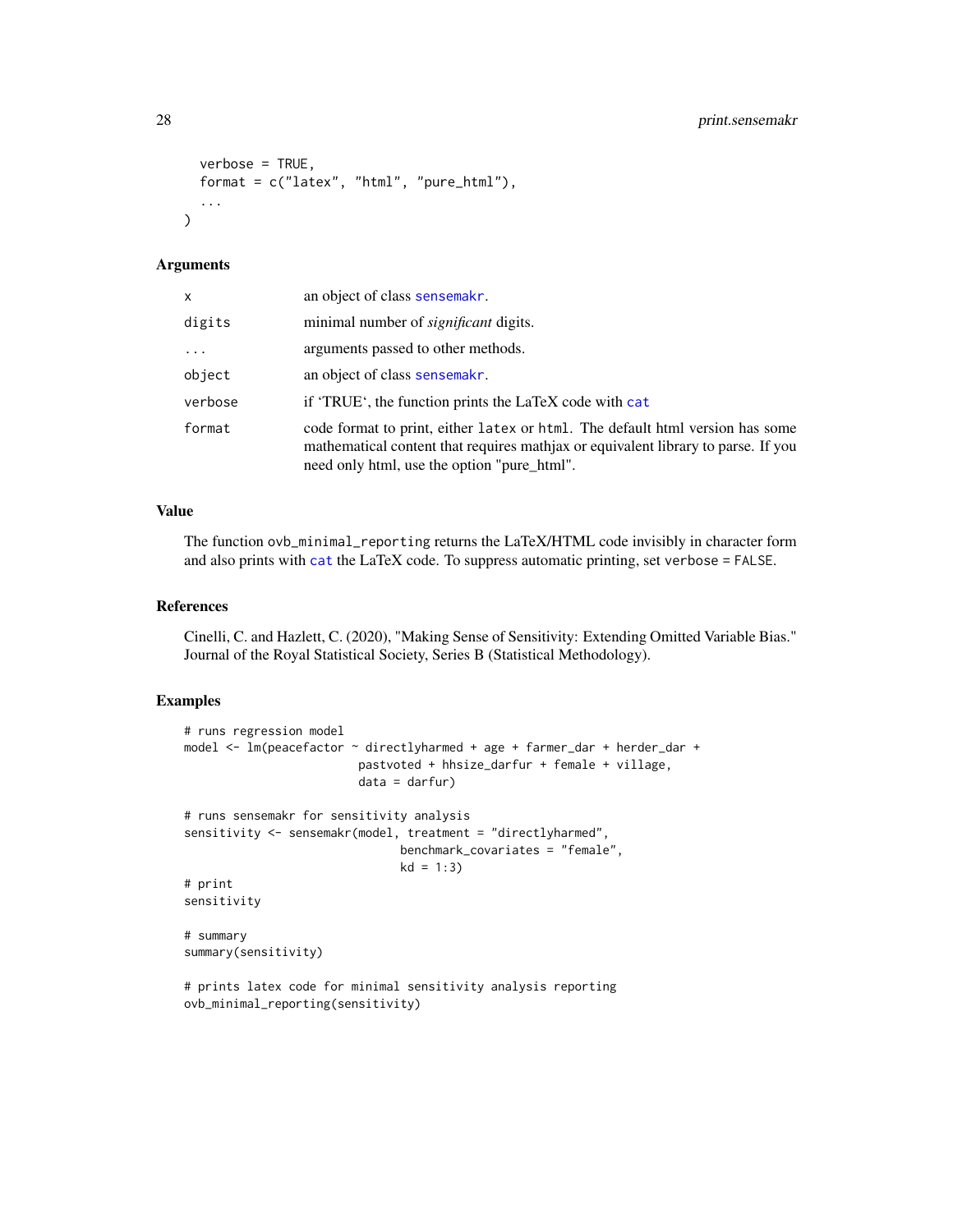<span id="page-28-0"></span>

#### Description

This function is an auxiliary function for simulation purposes. It creates a vector of n standard normal random variables, residualizes this vector against a matrix of covariates C, then standardizes the vector again.

#### Usage

resid\_maker(n, C)

#### Arguments

| n | sample size.                                |
|---|---------------------------------------------|
| С | a numeric matrix with n rows and p columns. |

#### Value

The function returns a numeric vector orthogonal to C.

<span id="page-28-1"></span>robustness\_value *Computes the robustness value*

#### Description

This function computes the robustness value of a regression coefficient.

The robustness value describes the minimum strength of association (parameterized in terms of partial R2) that omitted variables would need to have both with the treatment and with the outcome to change the estimated coefficient by a certain amount (for instance, to bring it down to zero).

For instance, a robustness value of 1% means that an unobserved confounder that explain 1% of the residual variance of the outcome and 1% of the residual variance of the treatment is strong enough to explain away the estimated effect. Whereas a robustness value of 90% means that any unobserved confounder that explain less than 90% of the residual variance of both the outcome and the treatment assignment cannot fully account for the observed effect. You may also compute robustness value taking into account sampling uncertainty. See details in Cinelli and Hazlett (2020).

The function [robustness\\_value](#page-28-1) can take as input an [lm](#page-0-0) object or you may directly pass the t-value and degrees of freedom.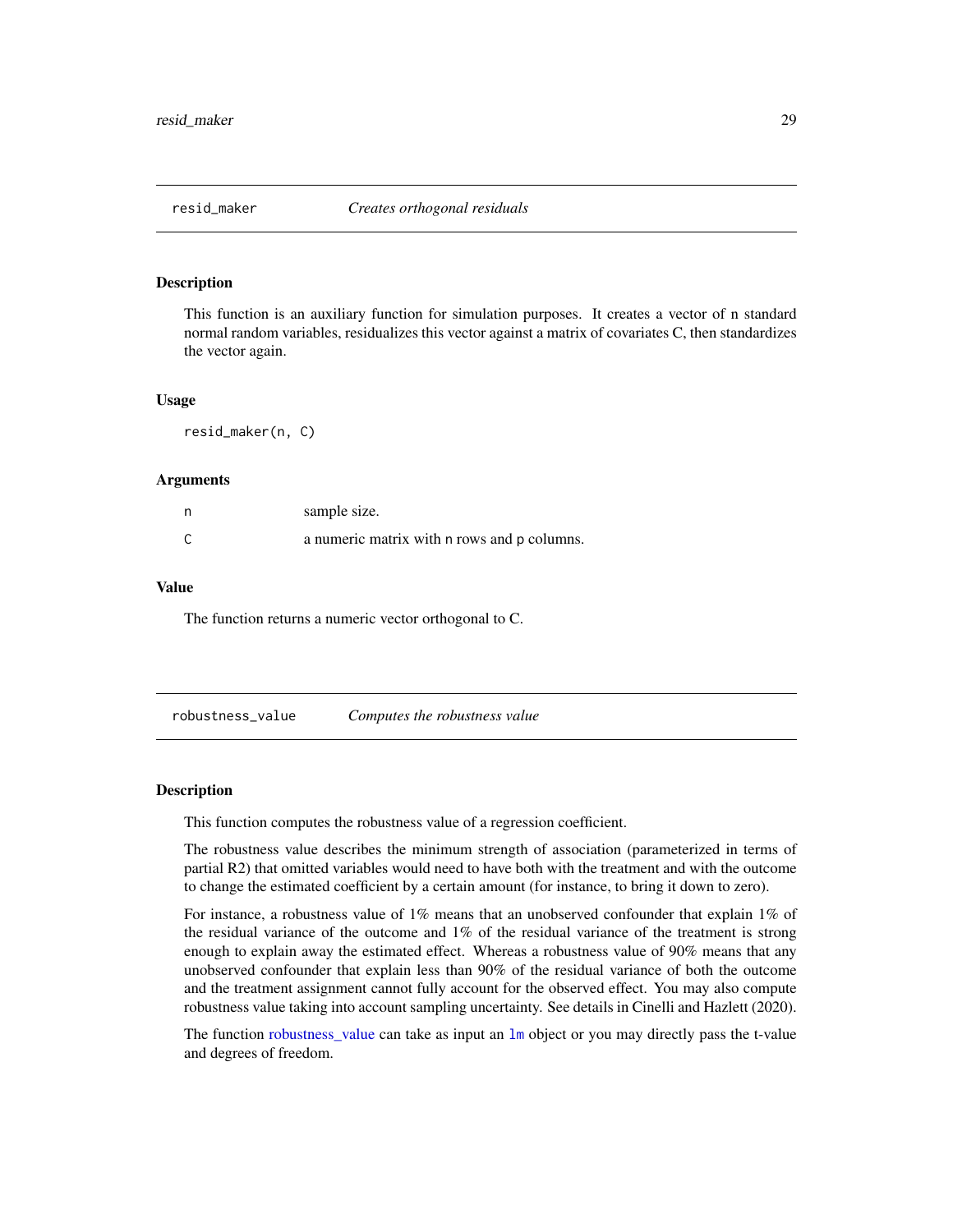#### Usage

```
robustness_value(...)
## S3 method for class 'lm'
robustness_value(model, covariates = NULL, q = 1, alpha = 1, ...)
## S3 method for class 'numeric'
robustness_value(t_statistic, dof, q = 1, alpha = 1, ...)
```
# Arguments

|             | arguments passed to other methods. First argument should either be an 1m model<br>with the regression model or a numeric vector with the t-value of the coefficient<br>estimate                                         |
|-------------|-------------------------------------------------------------------------------------------------------------------------------------------------------------------------------------------------------------------------|
| mode1       | an 1m object with the regression model.                                                                                                                                                                                 |
| covariates  | model covariates for which the robustness value will be computed. Default is to<br>compute the robustness value of all covariates.                                                                                      |
| q           | percent change of the effect estimate that would be deemed problematic. Default<br>is 1, which means a reduction of $100\%$ of the current effect estimate (bring<br>estimate to zero). It has to be greater than zero. |
| alpha       | significance level.                                                                                                                                                                                                     |
| t_statistic | numeric vector with the t-value of the coefficient estimates                                                                                                                                                            |
| dof         | residual degrees of freedom of the regression                                                                                                                                                                           |
|             |                                                                                                                                                                                                                         |

# Value

The function returns a numerical vector with the robustness value. The arguments q and alpha are saved as attributes of the vector for reference.

# References

Cinelli, C. and Hazlett, C. (2020), "Making Sense of Sensitivity: Extending Omitted Variable Bias." Journal of the Royal Statistical Society, Series B (Statistical Methodology).

```
# using an lm object
## loads data
data("darfur")
## fits model
model <- lm(peacefactor ~ directlyharmed + age + farmer_dar + herder_dar +
             pastvoted + hhsize_darfur + female + village, data = darfur)
## robustness value of directly harmed q =1 (reduce estimate to zero)
robustness_value(model, covariates = "directlyharmed")
```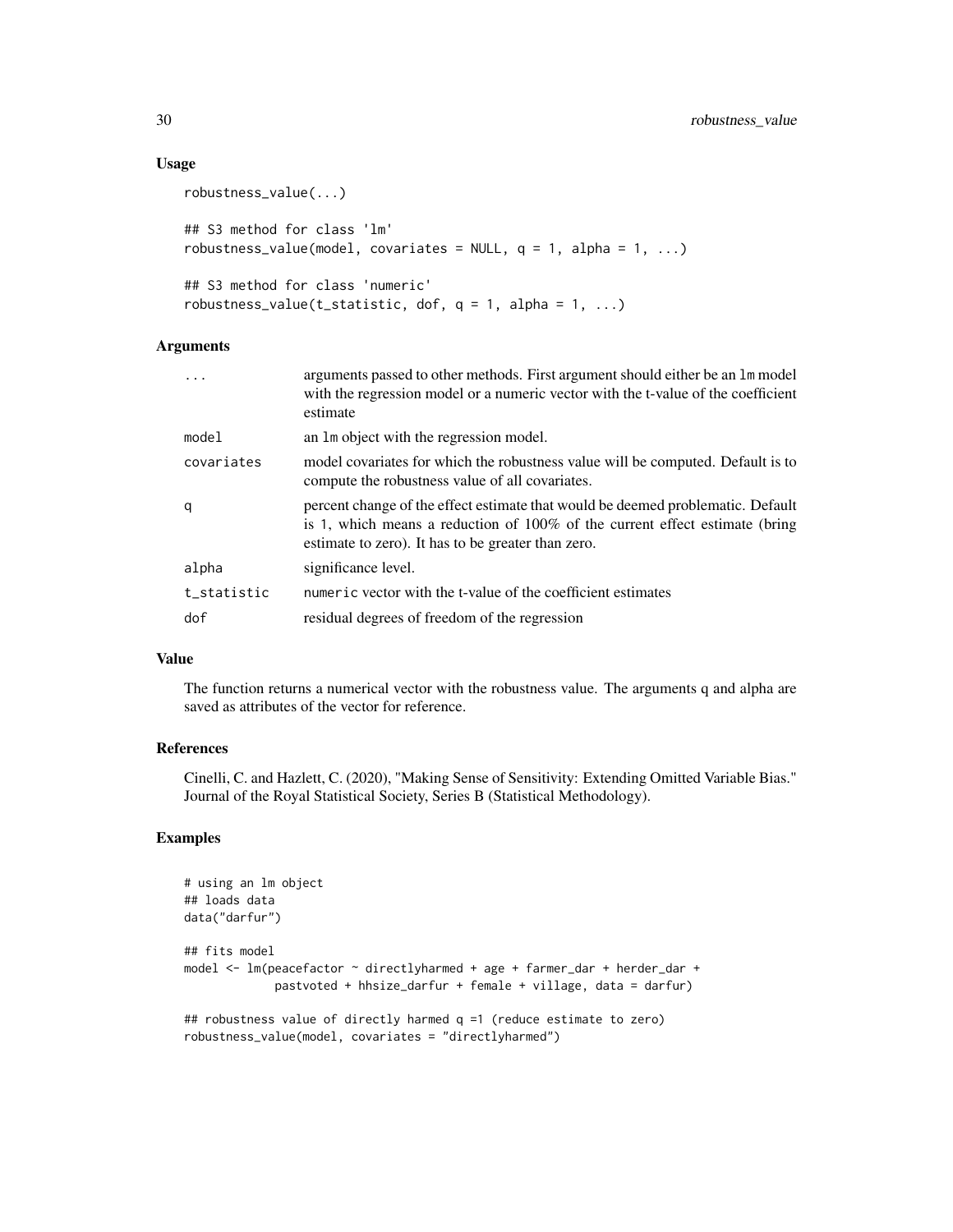#### <span id="page-30-0"></span>sensemakr 31

```
## robustness value of directly harmed q = 1/2 (reduce estimate in half)
robustness_value(model, covariates = "directlyharmed", q = 1/2)
## robustness value of directly harmed q = 1/2, alpha = 0.05
## (reduce estimate in half, with 95% confidence)
robustness_value(model, covariates = "directlyharmed", q = 1/2, alpha = 0.05)
# you can also provide the statistics directly
robustness_value(t_statistic = 4.18445, dof = 783)
```
<span id="page-30-1"></span>sensemakr *Sensitivity analysis to unobserved confounders*

### Description

This function performs sensitivity analysis to omitted variables as discussed in Cinelli and Hazlett (2020). It returns an object of class sensemakr with several pre-computed sensitivity statistics for reporting. After running sensemakr you may directly use the plot, print and summary methods in the returned object.

#### Usage

```
sensemakr(...)
## S3 method for class 'lm'
sensemakr(
 model,
  treatment,
 benchmark_covariates = NULL,
 kd = 1,
 ky = kd,q = 1,
  alpha = 0.05,
 r2dz.x = NULL,r2yz.dx = r2dz.x,bound_label = "Manual Bound",
  reduce = TRUE,
  ...
)
## S3 method for class 'formula'
sensemakr(
  formula,
 data,
  treatment,
 benchmark_covariates = NULL,
  kd = 1,
 ky = kd,
```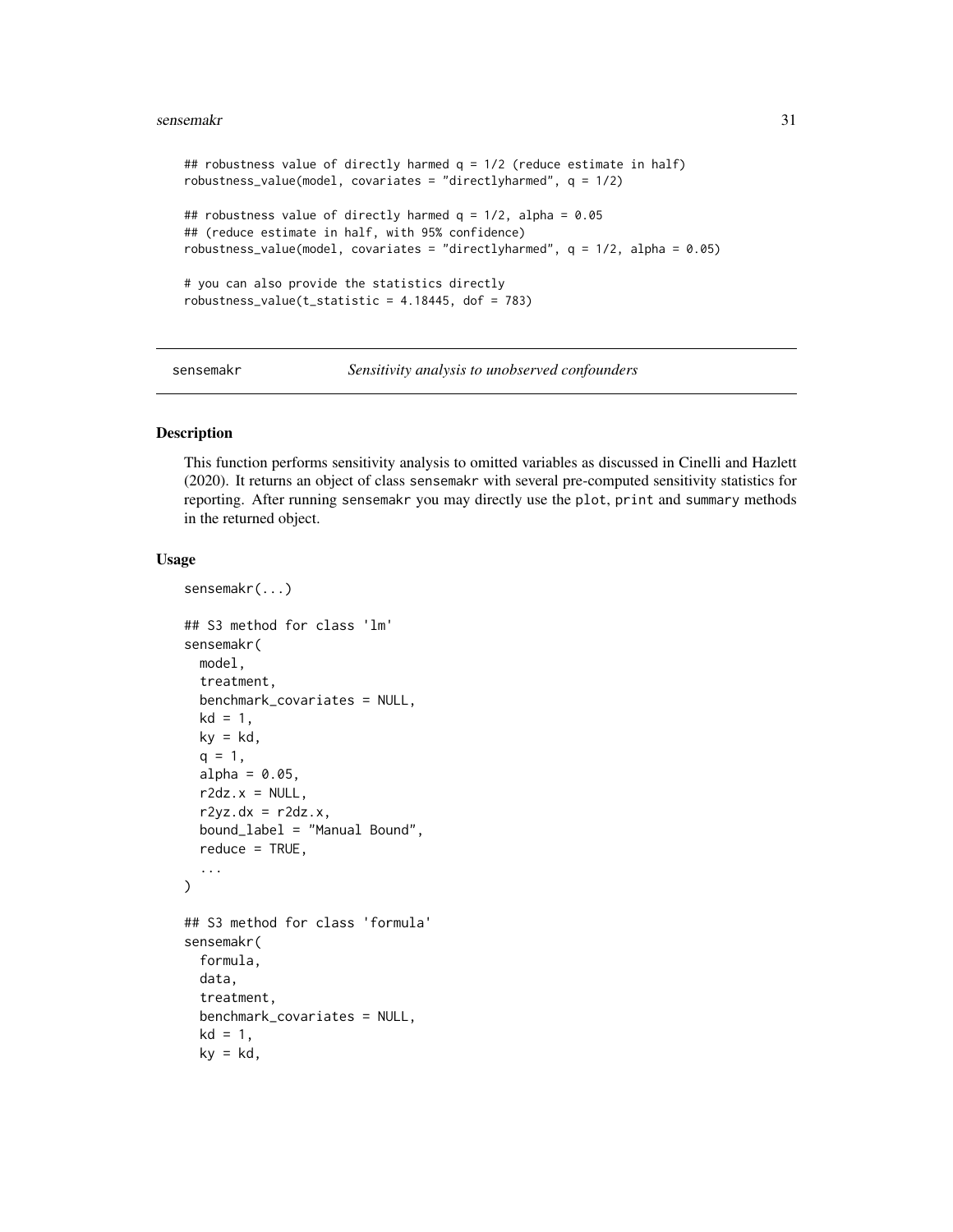32 sensemakr

```
q = 1,
  alpha = 0.05,
  r2dz.x = NULL,r2yz.dx = r2dz.x,bound_label = ",
  reduce = TRUE,
  ...
)
## S3 method for class 'numeric'
sensemakr(
  estimate,
  se,
  dof,
  treatment = "D",q = 1,
  alpha = 0.05,
  r2dz.x = NULL,r2yz.dx = r2dz.x,bound_label = "manual_bound",
  r2dxj.x = NULL,r2yxj.dx = r2dxj.x,benchmark_covariates = "manual_benchmark",
  kd = 1,
 ky = kd,
  reduce = TRUE,
  ...
)
```
# Arguments

| . | arguments passed to other methods. First argument should either be $(i)$ an $\text{Im } \theta$ |
|---|-------------------------------------------------------------------------------------------------|
|   | model with the outcome regression (argument model); (ii) a formula describing                   |
|   | the model along with the data. Frame containing the variables of the model (ar-                 |
|   | guments formula and data); or, (iii) the numerical estimated value of the coef-                 |
|   | ficient, along with the numeric values of standard errors and degrees of freedom                |
|   | (arguments estimate, se and df).                                                                |

model An lm object with the outcome regression.

treatment A character vector with the name of the treatment variable of the model. benchmark\_covariates

> The user has two options: (i) character vector of the names of covariates that will be used to bound the plausible strength of the unobserved confounders. Each variable will be considered separately; (ii) a named list with character vector names of covariates that will be used, *as a group*, to bound the plausible strength of the unobserved confounders. The names of the list will be used for the benchmark labels. Note: for factor variables with more than two levels, you need to provide the name of each level as encoded in the lm model (the columns of model.matrix).

<span id="page-31-0"></span>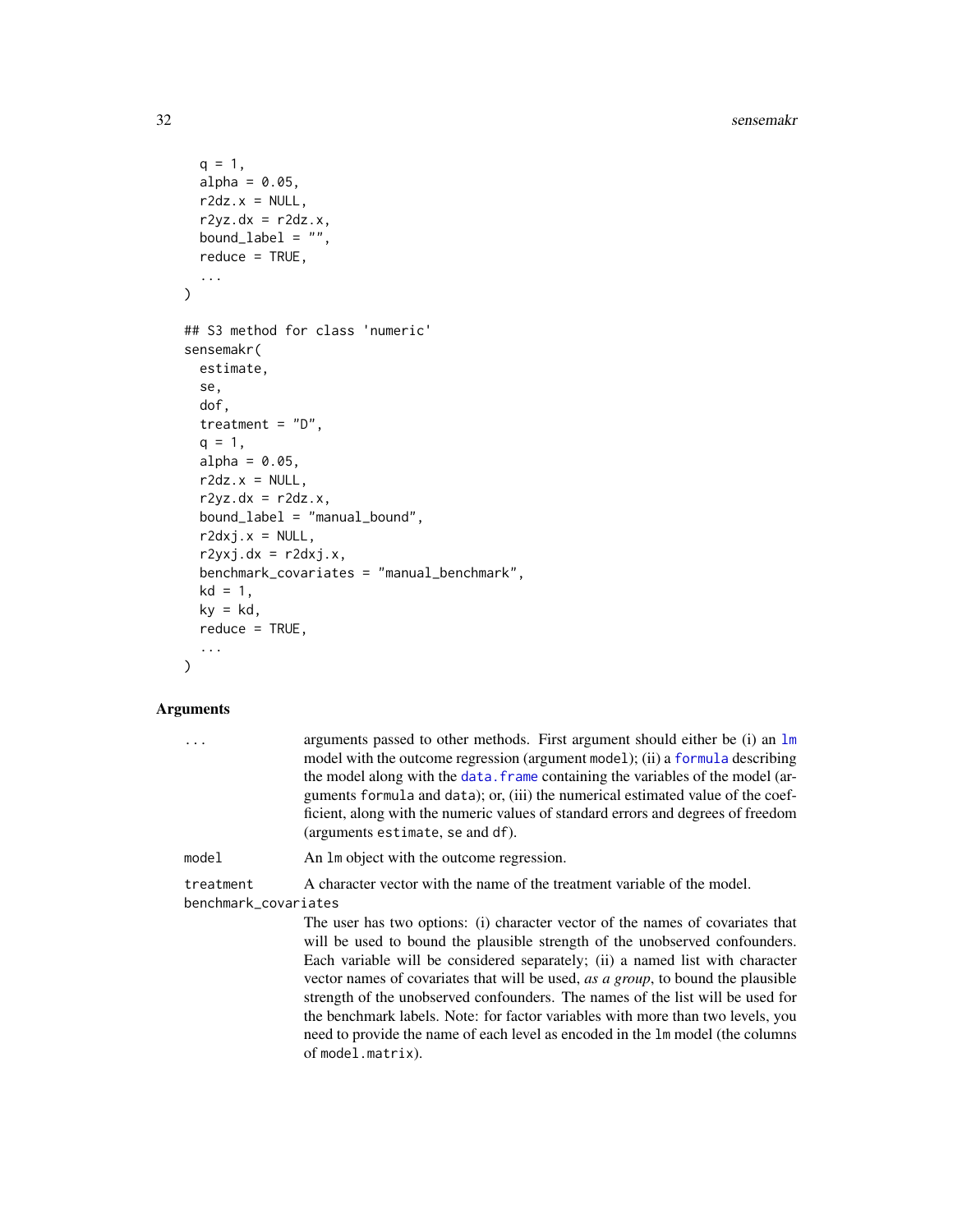<span id="page-32-0"></span>

| kd          | numeric vector. Parameterizes how many times stronger the confounder is re-<br>lated to the treatment in comparison to the observed benchmark covariate. De-<br>fault value is 1 (confounder is as strong as benchmark covariate). |
|-------------|------------------------------------------------------------------------------------------------------------------------------------------------------------------------------------------------------------------------------------|
| ky          | numeric vector. Parameterizes how many times stronger the confounder is re-<br>lated to the outcome in comparison to the observed benchmark covariate. De-<br>fault value is the same as kd.                                       |
| q           | percent change of the effect estimate that would be deemed problematic. Default<br>is 1, which means a reduction of 100% of the current effect estimate (bring<br>estimate to zero). It has to be greater than zero.               |
| alpha       | significance level.                                                                                                                                                                                                                |
| r2dz.x      | Hypothetical partial R2 of unobserved confounder Z with treatment D, given<br>covariates X.                                                                                                                                        |
| r2yz.dx     | Hypothetical partial R2 of unobserved confounder Z with outcome Y, given co-<br>variates X and treatment D.                                                                                                                        |
| bound_label | label to bounds provided manually in r2dz. x and r2yz.dx.                                                                                                                                                                          |
| reduce      | Should the bias adjustment reduce or increase the absolute value of the estimated<br>coefficient? Default is TRUE.                                                                                                                 |
| formula     | an object of the class formula: a symbolic description of the model to be fitted.                                                                                                                                                  |
| data        | data needed only when you pass a formula as first parameter. An object of the<br>class data. frame containing the variables used in the analysis.                                                                                  |
| estimate    | Coefficient estimate.                                                                                                                                                                                                              |
| se          | Standard error of the coefficient estimate.                                                                                                                                                                                        |
| dof         | Residual degrees of freedom of the regression.                                                                                                                                                                                     |
| r2dxj.x     | partial R2 of covariate $X_j$ with the treatment D (after partialling out the effect of<br>the remaining covariates X, excluding Xj).                                                                                              |
| r2yxj.dx    | partial R2 of covariate Xj with the outcome Y (after partialling out the effect of<br>the remaining covariates X, excluding Xj).                                                                                                   |

# Value

An object of class sensemakr, containing:

- info A data.frame with the general information of the analysis, including the formula used, the name of the treatment variable, parameter values such as q, alpha, and whether the bias is assumed to reduce the current estimate.
- sensitivity\_stats A data.frame with the sensitivity statistics for the treatment variable, as computed by the function [sensitivity\\_stats](#page-33-1).
- bounds A data. frame with bounds on the strength of confounding according to some benchmark covariates, as computed by the function [ovb\\_bounds](#page-13-1).

#### References

Cinelli, C. and Hazlett, C. (2020), "Making Sense of Sensitivity: Extending Omitted Variable Bias." Journal of the Royal Statistical Society, Series B (Statistical Methodology).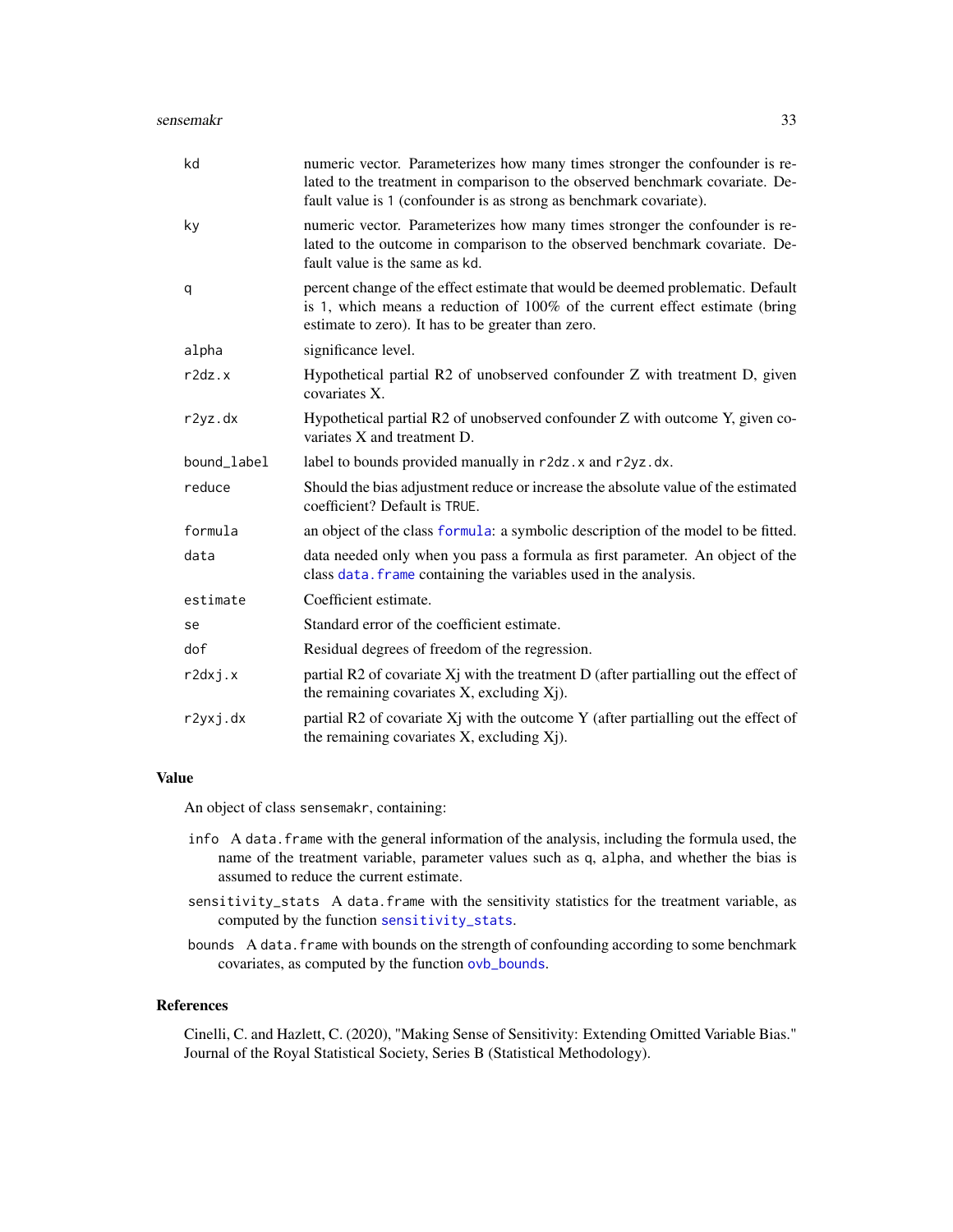# See Also

The function sensemakr is a convenience function. You may use the other sensitivity functions of the package directly, such as the functions for sensitivity plots ([ovb\\_contour\\_plot](#page-17-1), [ovb\\_extreme\\_plot](#page-21-1)) the functions for computing bias-adjusted estimates and t-values ([adjusted\\_estimate](#page-6-1), [adjusted\\_t](#page-6-2)), the functions for computing the robustness value and partial R2 ([robustness\\_value](#page-28-1), [partial\\_r2](#page-24-1)), or the functions for bounding the strength of unobserved confounders ([ovb\\_bounds](#page-13-1)), among others.

### Examples

```
# loads dataset
data("darfur")
# runs regression model
model <- lm(peacefactor ~ directlyharmed + age + farmer_dar + herder_dar +
                         pastvoted + hhsize_darfur + female + village, data = darfur)
# runs sensemakr for sensitivity analysis
sensitivity <- sensemakr(model, treatment = "directlyharmed",
                               benchmark_covariates = "female",
                               kd = 1:3)# short description of results
sensitivity
# long description of results
summary(sensitivity)
# plot bias contour of point estimate
plot(sensitivity)
# plot bias contour of t-value
plot(sensitivity, sensitivity.of = "t-value")
# plot extreme scenario
plot(sensitivity, type = "extreme")
# latex code for sensitivity table
ovb_minimal_reporting(sensitivity)
```
<span id="page-33-1"></span>sensitivity\_stats *Sensitivity statistics for regression coefficients*

# Description

Convenience function that computes the [robustness\\_value](#page-28-1), [partial\\_r2](#page-24-1) and [partial\\_f2](#page-24-2) of the coefficient of interest.

<span id="page-33-0"></span>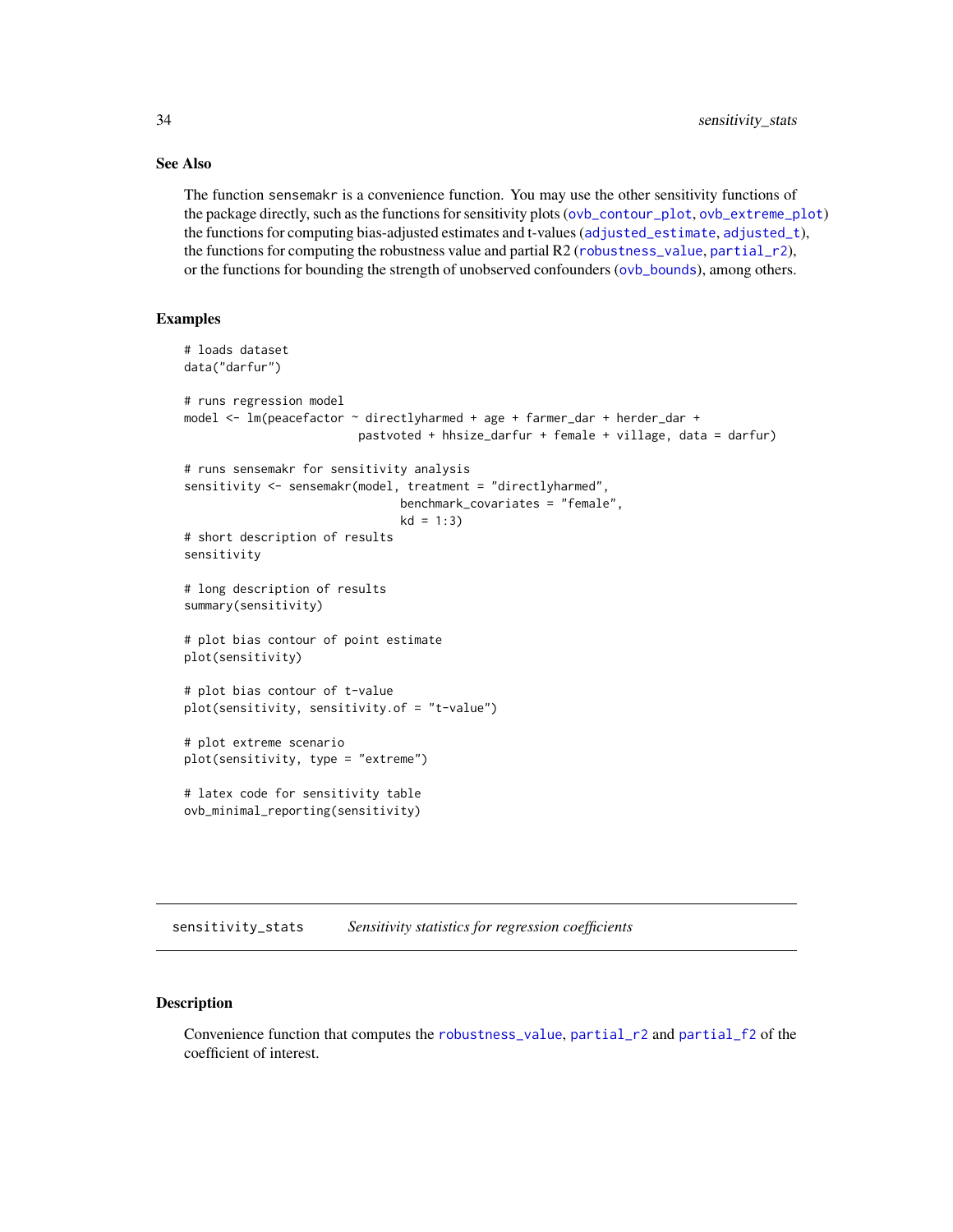# <span id="page-34-0"></span>sensitivity\_stats 35

# Usage

```
sensitivity_stats(...)
## S3 method for class 'lm'
sensitivity_stats(model, treatment, q = 1, alpha = 0.05, reduce = TRUE, ...)
## S3 method for class 'numeric'
sensitivity_stats(
 estimate,
 se,
 dof,
 treatment = "treatment",
 q = 1,
 alpha = 0.05,
 reduce = TRUE,
  ...
\mathcal{L}
```
# Arguments

| $\ddots$  | Arguments passed to other methods. First argument should either be an 1m<br>model with the outcome regression or a numeric vector with the coefficient es-<br>timate.                                                   |
|-----------|-------------------------------------------------------------------------------------------------------------------------------------------------------------------------------------------------------------------------|
| model     | An 1m object with the outcome regression.                                                                                                                                                                               |
| treatment | A character vector with the name of the treatment variable of the model.                                                                                                                                                |
| q         | percent change of the effect estimate that would be deemed problematic. Default<br>is 1, which means a reduction of $100\%$ of the current effect estimate (bring<br>estimate to zero). It has to be greater than zero. |
| alpha     | significance level.                                                                                                                                                                                                     |
| reduce    | Should the bias adjustment reduce or increase the absolute value of the estimated<br>coefficient? Default is TRUE.                                                                                                      |
| estimate  | Coefficient estimate.                                                                                                                                                                                                   |
| se        | Standard error of the coefficient estimate.                                                                                                                                                                             |
| dof       | Residual degrees of freedom of the regression.                                                                                                                                                                          |
|           |                                                                                                                                                                                                                         |

#### Value

A data.frame containing the following quantities:

treatment a character with the name of the treatment variable

estimate a numeric vector with the estimated effect of the treatment

se a numeric vector with the estimated standard error of the treatment effect

t\_statistics a numeric vector with the t-value of the treatment

r2yd.x a numeric vector with the partial R2 of the treatment and the outcome, see details in [partial\\_r2](#page-24-1)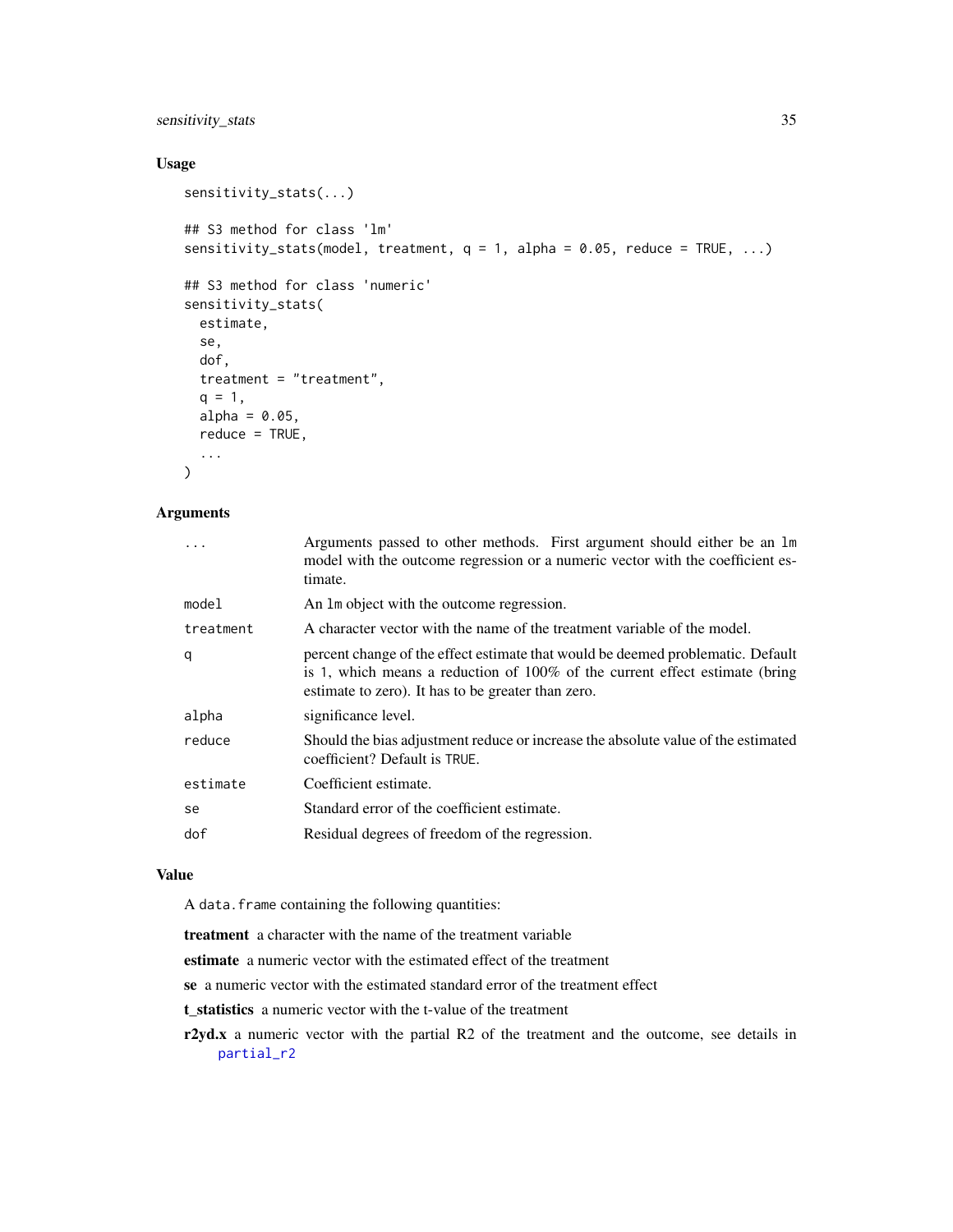- <span id="page-35-0"></span>rv\_q a numeric vector with the robustness value of the treatment, see details in [robustness\\_value](#page-28-1)
- rv\_qa a numeric vector with the robustness value of the treatment considering statistical significance, see details in [robustness\\_value](#page-28-1)
- f2yd.x a numeric vector with the partial (Cohen's)  $f2$  of the treatment with the outcome, see details in [partial\\_f2](#page-24-2)
- dof a numeric vector with the degrees of freedom of the model

#### References

Cinelli, C. and Hazlett, C. (2020), "Making Sense of Sensitivity: Extending Omitted Variable Bias." Journal of the Royal Statistical Society, Series B (Statistical Methodology).

```
## loads data
data("darfur")
## fits model
model <- lm(peacefactor ~ directlyharmed + age + farmer_dar + herder_dar +
            pastvoted + hhsize_darfur + female + village, data = darfur)
## sensitivity stats for directly harmed
sensitivity_stats(model, treatment = "directlyharmed")
## you can also pass the numeric values directly
sensitivity_stats(estimate = 0.09731582, se = 0.02325654, dof = 783)
```